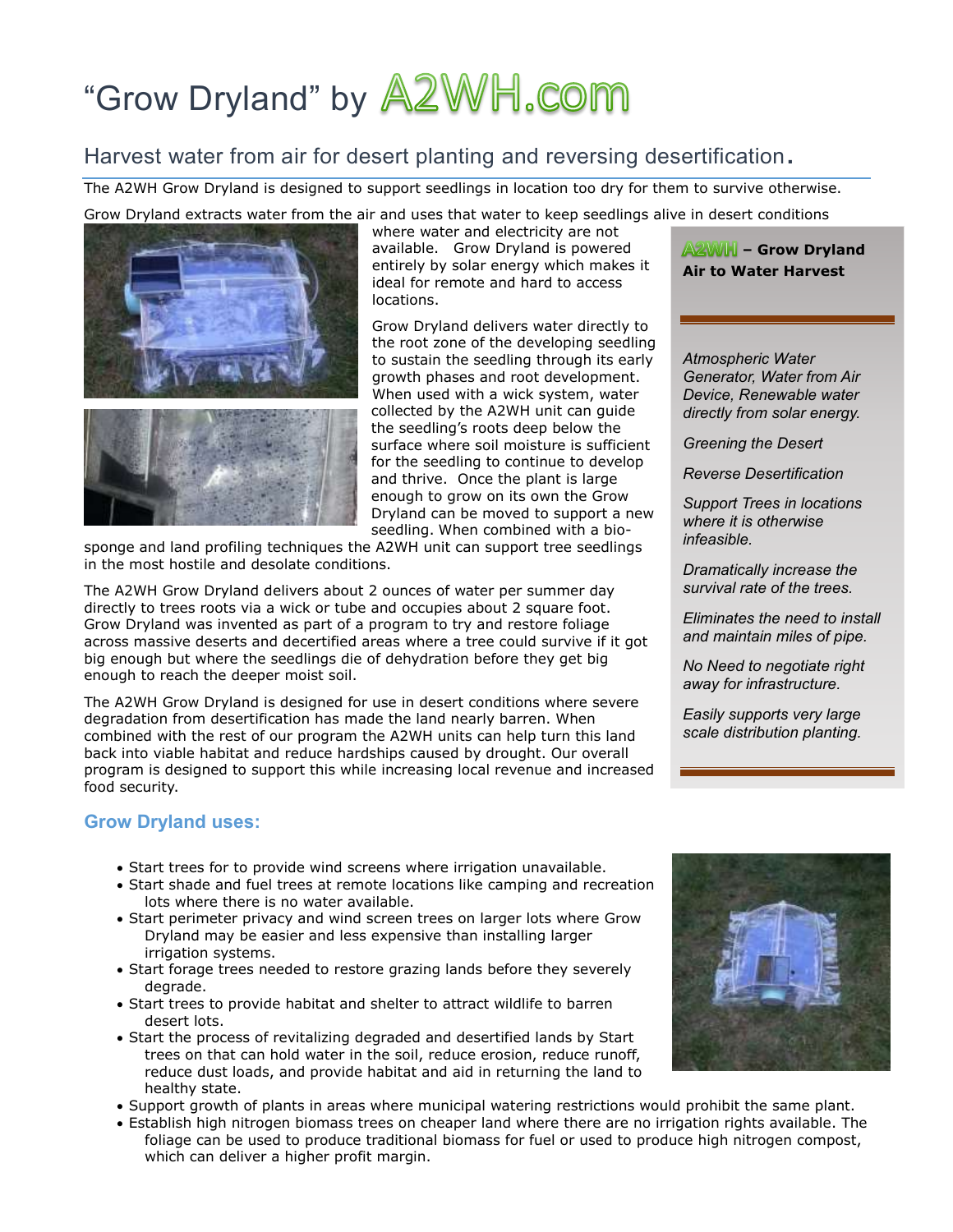Produce income from desert land without increasing demand on groundwater.

# **Introduction:**

The A2WH Grow Dryland is a small atmospheric water generator powered by solar energy, is approximately 2 square feet in size, and delivers enough water to keep a seeding alive in the middle of the Sahara desert. The cost of the Grow Dryland unit is under \$200 USD (in quantities of 200) and will drop further in larger quantities.

Each Grow Dryland can start many trees over its useful life and when combined with wicking drill techniques it can guide seedling roots into deeper subsurface moisture so it can thrive even in the dry desert. When combined with land profiling, A2WH units help soils increase water retention, reduce structural loss, and provide more water available for volunteer plants. This it is enabled by the A2WH device which can be deployed in a distributed and incremental fashion and can and provide water to seedlings



distributed over a very large area that would be economically infeasible using traditional infrastructure and pipe techniques. The core ability for A2WH to extract the essential water from the air using solar energy makes the otherwise nearly impossible both feasible and cost effective.

The A2WH device can reliably produce water in areas where there is little or no rain; in fact it will deliver the most water during the hottest driest parts of the year, which is when fragile seedlings

need it the most. Other water and dew harvest devices may not have any water left during the critical part of the year and therefore A2WH units can significantly increase survival probability.

"Grow Dryland" was invented to reverse desertification worldwide. It is part of a larger program which makes it to possible rehabilitate large areas of degraded and desertified land. This plan centers around starting profitable trees because they can act as the anchor for a recovery oasis, we can start during the worst drought and this kind of planting can restore life and rehabilitate the land without

*Rest of the Planting Program:* 

There are many seedling tree planting programs but unfortunately many of these programs are one-shot affairs where over 70% of the trees die within the first year. Our goal is different. We want to create an economic system where local farmers can use the trees to build their income.

**Wicking root Drill** – guides roots to naturally available water where they may never have otherwise reached.

**Bio-Sponge** – Stores water from rainfall so the tree has a local reserve while providing naturally decomposing nutrition.

**Micro Land profiling** – (Micro Catchment) Guides water to the Biosponge for storage, reduces evaporative losses and helps eliminate soil erosion.

**Food and Foliage** – Reduces drought related food famine.

**Nitrogen rich compost** – The nitrogen rich leaves can be composted for nutritional fertilizer that holds moisture.

**Bio-Fuel trimming** – Use careful pruning to guide the tree's growth. Can also utilize timings for bio-fuel or wood fuel.

**Harvesting** – Some desert trees have wood that is highly prized for furniture and can be sold. The best trees will regrow from the stump and grow faster the second time.

increasing groundwater demand. It can work in many areas but it will be most beneficial in with low rainfall or common drought. Parts of our program can help restore groundwater in degraded areas which can help accelerate the recovery. Our assertion is that if you want people in desertified areas to plant, maintain and protect the trees needed to reclaim the land then they need to gain local benefits, income or food from those trees. We focus on plans which are synergistic with the needs of local farmers and local villagers who we believe will make the best long term stewards. All plans require money to get started but unlike many approaches our plan can deliver a profit so it is not entirely dependent on charity or government funding.

See Also: [Grow Dryland reduces impact of drought on cattle ranching](http://a2wh.com/cattle-herding-drought-resiliance.html)

# **Other parts of the planting regime:**

Our focus on very dry and degraded land habitat foliage restoration requires a little more process than planting a seedling in the ground utilizing traditional methods. But with the little extra effort our systems can dramatically increase the bio-production of the land.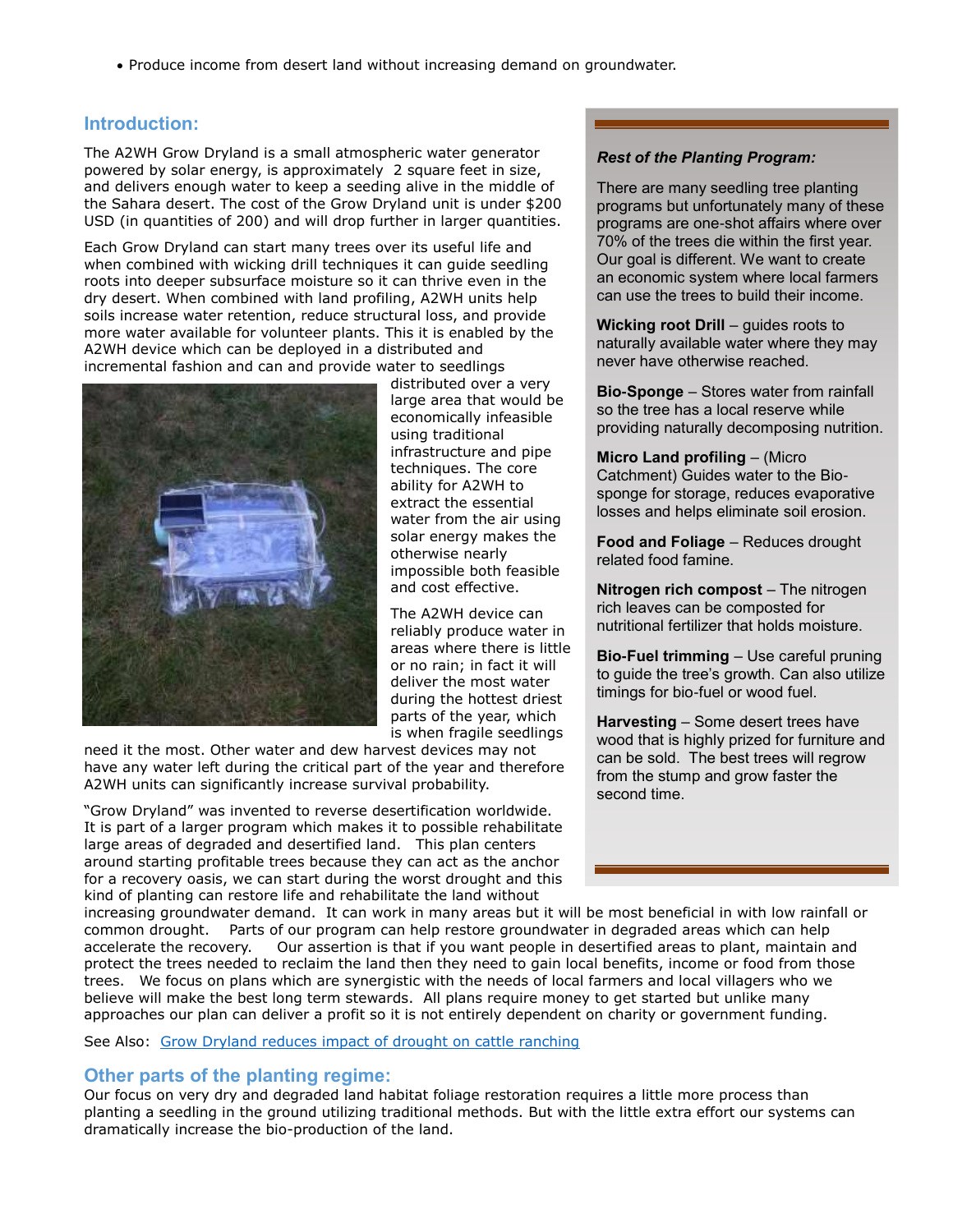**Bio-Sponge:** We are focusing on hostile desert and severely degraded land habitats, which experience deep droughts and where deep sand is common. Moisture holding capacity of sand is very low and so even following rain events there is usually too little moisture retained in surface areas to support seedling vegetation. Creating a bio-sponge around the seedling trees, which is enriched with biological components that hold water and release nutrients as they decay, is essential to helping seedlings reach their full development which, in turn, is essential for carbon up take, biomatter production and maximizing revenue at harvest. Our general recommendation, if practical, is that a dirt column be placed at the planting area which is a minimum of 1.5 foot in diameter by 3 foot deep mixed 50% by weight with bio-degradable matter, such as leaves, to provide superior results. Ideally this bio-sponge would be 3 foot in diameter by 6 foot deep with an effective 50 to 150 gallon storage capacity before it reaches a waterlogged state. This level of storage capacity is much more important for supporting adult tree growth than not disturbing the natural capillary function of the original soil.

**Wicking Root drill:** The Wicking root drill is well-established art and is pre-published in agro-forestry. Any device, which delivers drip feed water to a wick that extends downward far enough to reach the area where moist dirt is consistently available, will carry that water down through the root zone to the deeper moist soil. The seedling's roots will follow this wick



downward since it contains supporting moisture and will eventually reach the deeper moist dirt.

This can be as simple as a nylon rope inserted down a 6-foot deep hole 1" in diameter and hooked to the outlet tube of the A2WH device so that it is kept continually damp.

We cannot claim credit for this work but we think it is an essential component of helping trees reach their full potential in desert conditions.

## *No Fog or Rain needed:*

*A2WH makes the most water on the hottest sunniest day when no rain and not fog is available.* 

*Other tree devices rely on rain capture or harvesting atmospheric dew, or fog, and will typically fail during droughts and very dry periods. We like these devices for locations only where there is consistent rain with low risk of drought.*

*A2WH units are developed especially for use in areas too dry and too severe for other devices and we believe our units will deliver consistently better performance at these locations.* 

**Micro Land Profiling /** ([Microcatchments](http://www.sci.sdsu.edu/SERG/techniques/microcatch.pdf)): The areas where we focus quite often have very low rainfall - less than 6 inches per year. With this little rain it is essential to redirect as much of the water that does fall as possible into the bio-sponge which can retain much of the water until the tree needs it. This is also important because it reduces the amount of water lost to evaporation. We recommend micro profiling where the profile is designed to deliver water to the tree from an area equal to 70% to 200% the size of the adult umbrella depending on local climate conditions. At the most simple level this can be thought of as a shallow bowl a few inches deep that slopes to the bio-sponge where the seedling is planted so that any free water that is available collects over the sponge and soaks in. An overflow allows any extra water to flow to the next seedling or tree. This can be augmented in very sandy soils by adding a 2" thick layer of rocks over a 1/2" layer of impermeable clay so that the water rapidly runs through the rocks and along the top of the clay until it reaches the bio-sponge, which reduces the losses to evaporation and maximizes the water available to the tree. Plastic, newspaper or anything less permeable than the sand can replace the clay and on sloped or hilly land and can quite often be achieved with a small number of rocks used to guide the water over the biosponge before it is lost to adjacent areas. We believe micro profiling is far less expensive, less time consuming, and more feasible in than large-scale land modification required by many permaculture approaches. And it can be used on land with terrain unsuitable for normal permaculture.

A secondary benefit of micro profiling is that with this kind of adaption a majority of the water, which falls on the land, is retained on the land and soaks in to recharge the soil moisture that is critical to support volunteer plants. By retaining this water it radically reduces runoff, which has many benefits including reduction of soil erosion via silt loads to river systems and reservoirs. In desert conditions, with less than 20 inches of rainfall per year, profiling the land to encourage water to run towards the tree before soaking into the bio-sponge around the tree will dramatically improve residual soil moisture available for the tree.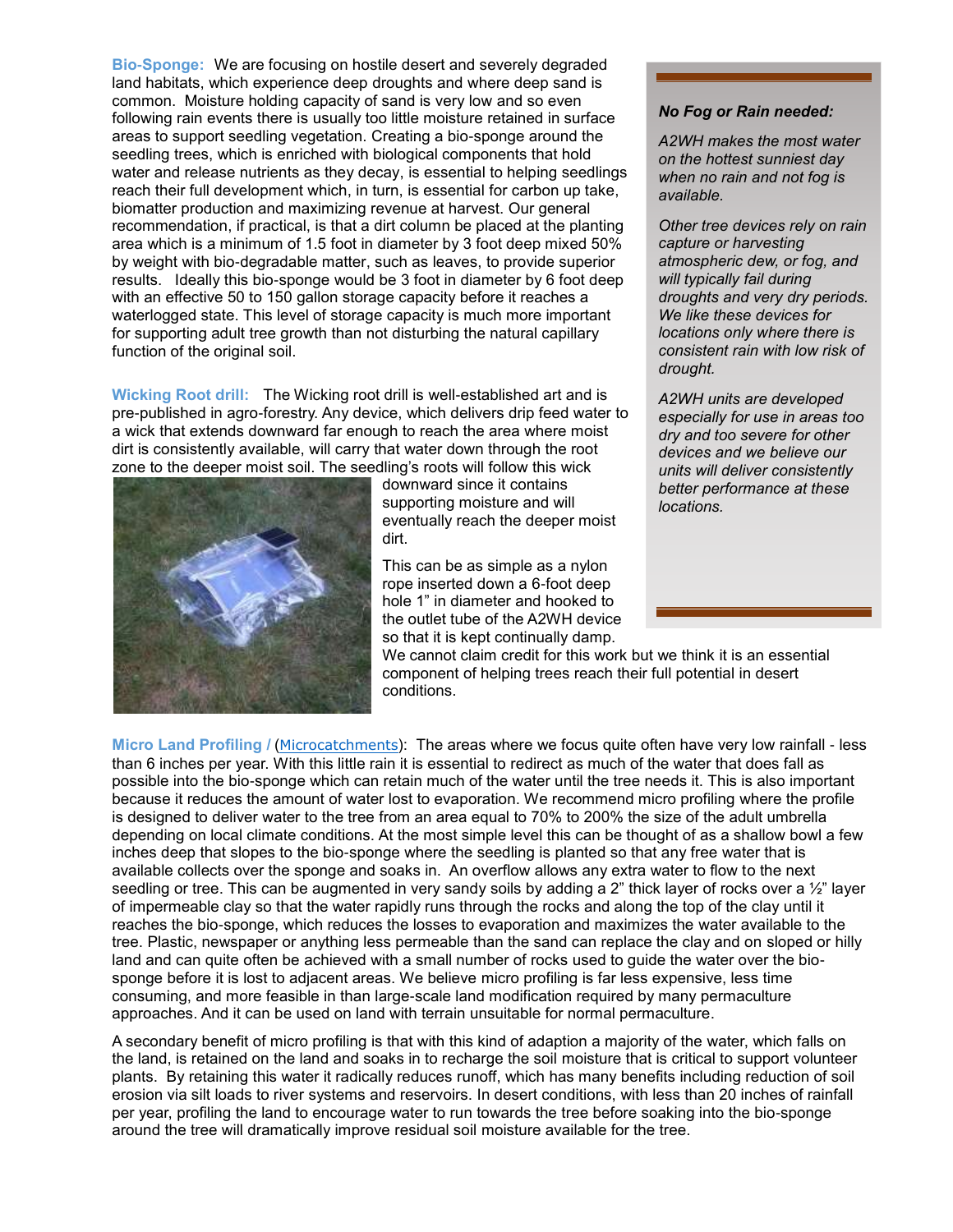Utilizing bio-sponge and micro land profiling techniques, it is quite likely to be able to dramatically accelerate seedling growth from year 3 through maturity, which means more carbon uptake and larger trees at harvest.



# Is A2WH Cost effective?

It may be a better question to ask whether one can obtain a positive return on their investment when using A2WH.

There are conditions where A2WH makes it feasible to bring low-value land into production that would have simply been idle or contributing to erosion, silt loads and dust storms. If you spend \$75 to plant a tree and then end up harvesting an average of \$25 per year worth of fodder per year for the next 30 years then you earn \$750; 10 times return on your money. If

you then sell the lumber at the end for another \$500 then you have a total of \$1250 for 1667% increase on your money. If you are able plant shade trees, which increases the value of your property and helps make the hot summer season more pleasant, then it can make your investment in the entire parcel enjoyable and worthwhile.

One of the side effects of a designing entirely for renewable energy is that there is a minimum complexity and minimum number of parts which drive the ultimate cost. At its current price A2WH is very cost effective when compared to alternatives that generally includes transporting water each week or installing large-scale deep wells and water distribution infrastructure. As discussed above, at its current cost points, A2WH could enable businesses which could deliver many times the original investment. Our studies currently indicate that the ability to re-habilitate degraded land will yield a positive return on investment in nearly every circumstance.

The net effect of this program when deployed in the very large scale is that it can dramatically reduce the negative effects of desertification while providing revenue and food security. If you put a value on this then A2WH is quite inexpensive. We have done studies for farmers in Jordan where they are fortunate to net \$500 per year and it appears that this program could more than double their income while reducing their risk of going further into debt when the next drought occurs. Farmers in this area have experienced several years of drought over the last 7 years and A2WH could have helped them avoid descending further into debt.

A2WH Grow Dryland is ideal for areas where repeated droughts are devastating the finances of farmers depending on rain fed crops since it increases the probability of them receiving a crop of foliage able to support their animals during years when traditional food is not available. We believe the A2WH Grow Dryland could be the very best and most cost effective way to protect their ability to live successfully on their farms and avoid being forced to relocate to populated urban or city alternatives.

## *A2WH Difference to Fog or Dew / condensate capture systems:*

*Dew harvest systems work by chilling their surface at night using night radiant chilling, which is similar to how your car roof can feel cooler than the air around it especially in the desert.* 

*We like this technology and built several early devices that used night radiant chilling. Unfortunately we found that as you reach the parts of the year, like the hottest portions of the summer and fall when water is desperately needed, the humidity drops enough that the night radiant chilling is insufficient to chill the air enough to reach the dew point. As a result these devices stopped working when the water was most needed.* 

*We designed A2WH to deliver the most water in the hottest driest parts of the year when water is most critical and least available. This requires that A2WH uses entirely different physics but we think the result has been well worth the extra years of research it required.* 

One of the side effects of this program is that it can significantly reduce surface soils displaced by wind. If you consider the associated economic costs of not taking soil stabilizing actions (which means wind storms will continue and the cost burden realized by urban communities, potentially miles away, which are directly and adversely impacted by substantial amounts of airborne sediments will continue) then A2WH utilization can offer a positive rates of return (ROI) even before the wood is harvested and may be the most a cost effective way to take action against the problem.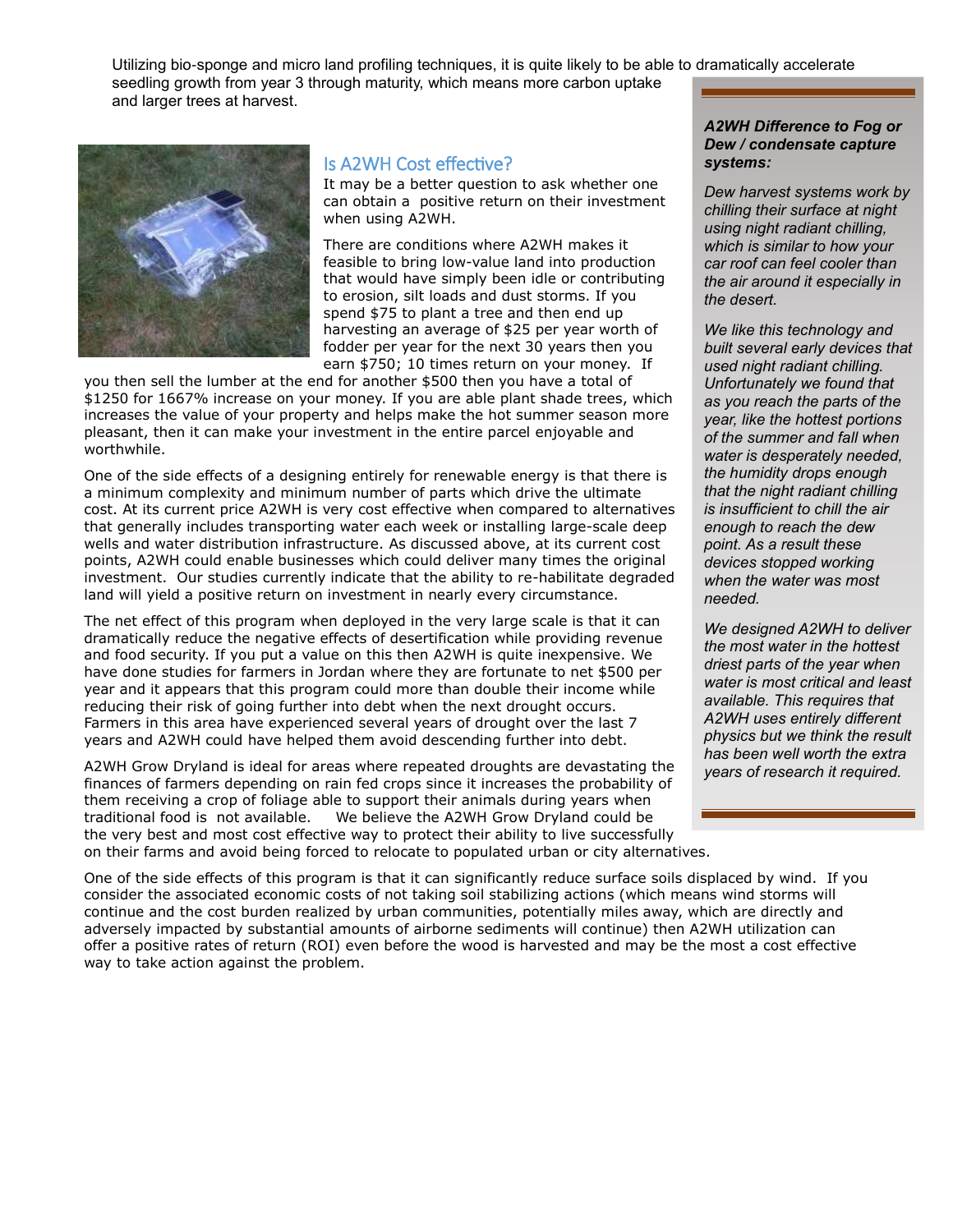## **How A2WH works:**

A2WH absorbs water from the air at night when the air is the coldest and then uses solar heat the next day to convert water it absorbed the prior night into liquid water. The collected water is directed via tube and wick system that runs vertically down from the plant and root structures.

Absorbing the water at night is important because that is when the relative humidity is the highest which allows our chemical desiccant to absorb the greatest amount of water from the air and this allows more water to be absorbed with less fan energy and also allows more absolute water to be absorbed. After a night of absorption the system ends up heavier by the amount of water absorbed.

Because we only need to pull the night air past our desiccant matrix the energy cost is as low as simply running a fan, which pulls the night air through the system. The next morning the system converts to a sealed operating mode that makes it air tight so any water that evaporates from the matrix under solar heat is captured where it can condense on the cooler outer skin of the A2WH unit. A small micro-controller senses day and night and automatically changes modes as needed. The same micro-controller senses heat, charging energy, battery voltages, and adjusts operation of the system accordingly for optimal production.



## *A2WH Difference to Electric Refrigeration systems:*

*Electric refrigeration systems work by cooling the ambient air until it reaches the dew point which allows some of the water to condense on a chilled surface of metal condenser.* 

*This chilling energy is delivered by an electric heat pump similar to a window air conditioner. These units work well in some conditions and are very common for replacing bottled water but a side effect of their design is that they must chill large amounts of air to get the water, which consumes a large amount of electricity. When compared to the cost of transporting bottled water we believe these units provide a valuable service because even 3,000 watts is less pollution than having a large truck transport by 2 or three times a week.* 

*As the humidity drops the refrigeration units must cool more and more air by a larger increment of degrees, which increases the energy costs. It is not uncommon for these units to stop delivering water when humidity drops below 50%.* 

*We have receive calls from customers who are reporting that their units are consuming over 3,000 watts to produce 1 gallon, which in remote locations is very expensive since the power is generated from diesel and/or gasoline.* 

*In contrast, A2WH units use a low powered DC fan to draw relatively humid night air that is then absorbed by desiccant. The next day solar heat is used to separate the water absorbed by the desiccant and converted it to usable liquid water. This allows A2WH to use cheap solar heat in rather than expensive electricity to obtain 98% of its energy.* 

*We do not believe the electric systems can be used cost effectively or reliably in the locations where the A2WH planting system is intended to be used.*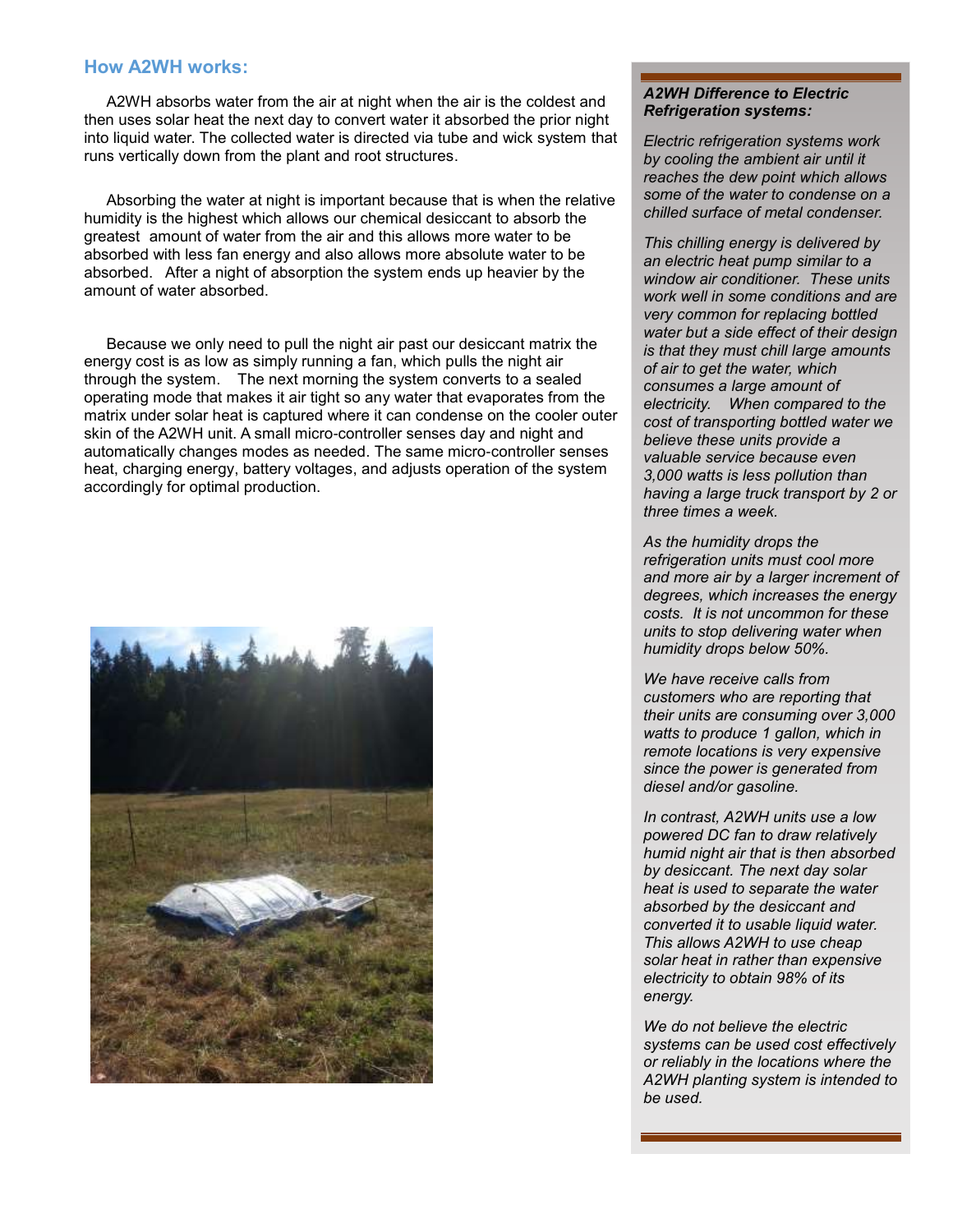# **Chemical Desiccant choices and Safety:**

A2WH made an early design and marketing decision, which was not to use desiccant chemicals unsafe for direct human contact. Since then we have taken that decision even further and limited our use desiccants to only those already used in commercial food preparation (one of our most common chemicals is actually used in pickles and as a replacement for table salt). This important choice is in contrast to other desiccant systems that require dangerous refrigerants that can be toxic if leaked. For example, the USA military uses chemicals to produce water from air for ships and mobile armor that are so toxic that a few drops can kill a person. Certainly, it required many extra months for us to confirm appropriate ways that we could use human-safe chemicals and still deliver an efficient and cost effective product. We continue believe that this is the best decision to help avoid accidental harm to humans, plants, and animals by keeping dangerous chemicals completely out of our system.

# Questions and Answers (FAQ)

#### *It seems like the entire planting process could cost over \$75 per tree with the labor to make the bio-sponge, planting wick and micro forming the land. How can this be viable for larger scale plantations?*

The important aspect here is that we are focusing on planting trees where the tree would not have been able to survive without A2WH. This allows less expensive land to be used which makes things viable which would normally not be considered useful for agriculture. Depending on the assumptions used the cost could be between \$5.00 to \$125 a lot depends on the cost of labor and the assumed cost for access to machinery. We work from an assertion that most farms already have tractors with 24" drills or back hoes available so you are only paying for the per hour operating costs and that this work is done by people already working the land in their spare time so our USA estimates are \$35 per tree. Our primary focus is on the 3rd world where labor costs are closer to \$150 per month per person and we are looking mostly at stewardship approaches where the person doing the planting is also the person getting the benefit so this would largely be taken out of their discretionary time. It is really a ROI question. If you can spend \$35 to plant a tree and then receive \$30 worth of fuel wood and or fodder for the next 50 years then it is a very good payback. If you spend \$200 to plant a tree but it makes provides shade which makes staying on your vacation land in your \$80,000 mobile home then it is a judgment call.

#### *How long does the unit need to stay with the tree?*

This depends on many factors such as the time between rain fall, The natural soil moisture, The tree chosen, Time of year planted and how much of the planting process you implemented. In ideal scenarios it could be as short as 1 summer or about 4 months. In the more hostile locations with lower natural soil moisture and those areas with long periods between rain you would want to leave the unit for 2 full years or until you see a major growth spurt out of the tree which normally indicates it has reached a source of moisture that can provide more water.

## *How long does one tree require the exclusive need of the wetting device?*

This depends on the tree, how deep the deeper soil moisture is, The annual rain fall. The average time between rain fall and whether bio-sponge was implemented. The short answer is 1 to 2 years and you should see a growth spurt as the tree reaches the deeper soil moisture. It could take longer in very hostile climates. It will definitely take longer if the bio-sponge, root wick guide and micro-forming are not included.

#### *What does each unit cost?*

The costs vary with time as our parts and labor costs change. At the time of writing this we plan to make some units available in As of Aug-2013 it is available in the USA via Ebay with a buy-it-now price of \$350. When land owners buy hundreds or thousands of units the cost can drop substantially because it allows us to buy the materials in larger quantizes which gives us substantial discounts. Our ultimate goal is to make these units inexpensive enough to make it attractive for use in large scale desertification.

#### *Question: Is 2 oz. of water per day is sufficient to nourish our tree?*

This will depend on the tree and the size of the tree when planted. We obtained the 1.5 ounce figure from multiple external articles but are just starting the process of testing it. We increased the minimum goal from 1.5 ounces to 2 ounces to provide some margins and then over-sized the A2WH unit so it produces closer to 3 to 4 ounces on an average sunny summer day in a hot desert climate.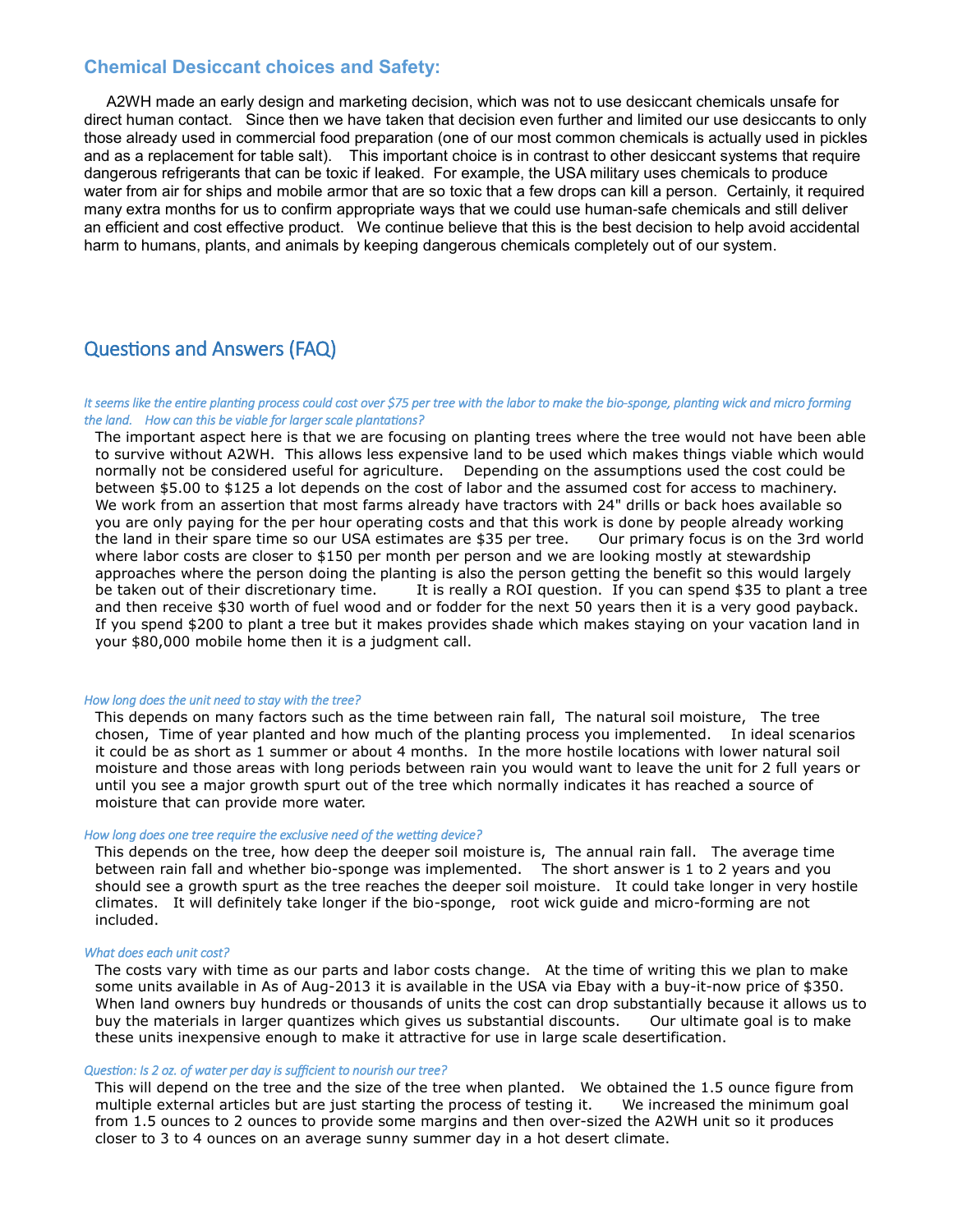We recommend starting with small seedlings less than 1 foot tall so their initial water needs should be met. One of the things we want to test is how long it takes to guide the roots of a tree that is this small down to the deeper soil moisture and whether the amount of water we deliver is adequate to give the tree sufficient energy to reach this goal. If we find during these tests that more water substantially accelerates how fast the tree can reach the deep water then we will adjust the product specification as needed. It will always be a balancing act between driving costs down and delivering enough water.

In some instances we will install 2 or 3 of the A2WH units to see if the tree with the larger number of units reaches the deeper water a lot faster it may be worth increasing the size and cost of the A2WH unit to deliver the greater amount of water.

I think this will require some experimentation as we want to have the smallest cheapest unit that can reach the end goal.

*Question: Should the application require all that is suggested under the Micro Land Profiling plan the cost and effort would be considerable.*  Answer: We agree there is no free lunch. What this plan and the A2WH technology does is allow you do plant a valuable crop on land that is essentially worthless. The ability to use this cheaper land can pay for a lot of labor and investment in improving the land. In a era where many experts acknowledge that availability of fresh water will be a limiting factor in our ability to feed the world's population this plan provides a solution to put a lot of land into profitable use without increasing our demands on traditional freshwater supplies. We think the benefits outweigh the costs. Our original goal was to provide a way to tackle desertification in countries where it is killing the ability of small rural farmers to stay on their lands. It took centuries to degrade this land and it will take investment and cost to reclaim the land. It is not easy and it is not free but it does provide a profitable way to approach the problem that can be applied by individual farmers or could be applied to millions of square miles.

One of the things we are in the process of testing in this stage is to measure the tree health, growth rates and survival rates when we use various combinations of the full planting system. Ultimately we may only need a fraction of the planting system in a given location or climate while we may need all of it in other climates. One of our goals is to be able to better predict how much of the planting process will be needed in various climates.

#### *Do you may have more technical info?*

We have quite a bit of information available but a lot of it needs to be confirmed by on the ground tests. We also have to be careful to avoid including so much detail that we bore readers to sleep. As such we can never publish all the detail we have available. I am more than willing to answer specific questions.

#### *What does Micro Forming mean?*

Answer: This basically means adjusting the terrain around the tree to guide water which falls in the area that may be the size from  $\frac{1}{2}$  to 3 times it's adult umbrella size so that most of the water which falls in this area is guided to an area directly around the tree where the soil has been amended to hold more water than sandy desert soil can normally hold. This is a form of [Microcatchments](http://www.sci.sdsu.edu/SERG/techniques/microcatch.pdf) which has been used for millennia. In the simplest context this can a simple grade leading in a shallow bowl shape to the tree. Depending on the soil composition it may be necessary to add a clay or plastic lining covered by rocks, gravel, bark or sand which provides a barrier to prevent the water from soaking through so the water runs along the liner and into the bio-sponge. We never want more than a couple inches of water standing over the bio-sponge so the profile must allow any excess to drain off but in most instances this creates a favorable condition where the water once the sponge is fully saturated soaks out into the deeper sand surrounding the sponge which in effect creates a secondary saturated sponge area that encourages the tree to extend it's roots deeper as it follows this water downward. We actually prefer to do the planting on hills because the micro forming can be as simple as piling rocks to guide the runoff to the tree and a few more rocks to hold the water over the bio-sponge before it is allowed to continue down the hill. This provides a secondary benefit of holding water on the land where it soaks in which helps recharge the ground water table rather than allowing it to run off carrying away the valuable top soil and eroding the land.

#### *What about pes*t*s such as Rabbits?*

Answer: There is a risk that rodents or bugs could eat the tree. In addition some animals may simply chew holes in the A2WH unit. To minimize this risk we suggest forming a small enclosure out of light weight chicken wire or machine wire small enough to keep the rodents out. We will still lose some trees if the rodents dig under the wire but this is the same risk farmers have been dealing with for centuries and the techniques for control are well understood.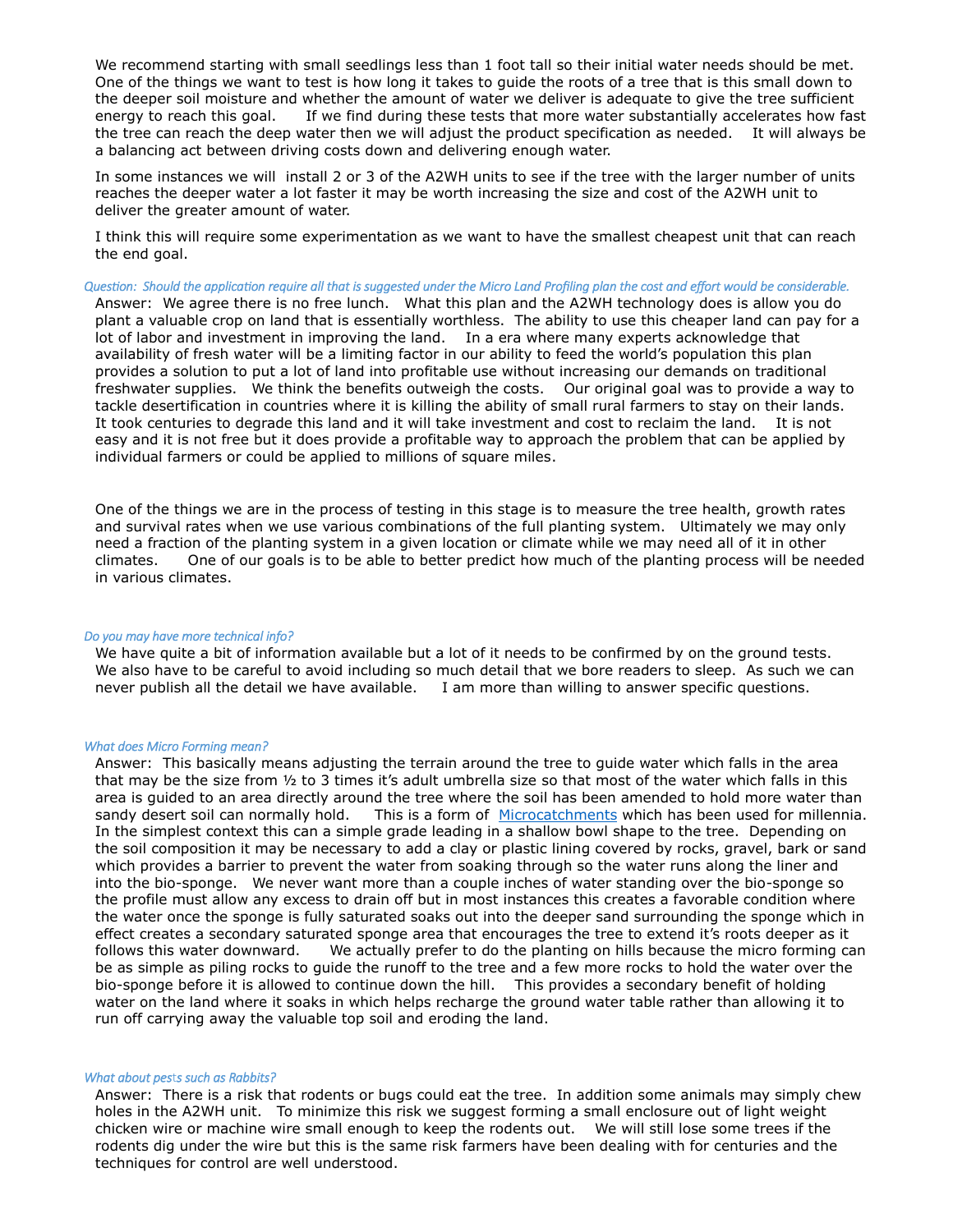#### *Where did you obtain information about Root guide wicking?*

We found this in a very good article published by Agro forestry. "Overstory #249 Wick Irrigation for Tree [Establishment by David A. Bainbridge](http://agroforestry.net/overstory/overstory249.html) September 17, 2012" Once we had the terms then there where hundreds of additional references available in [Google.](https://www.google.com/?q=wick+plant+establishment) Government studies have tested this technique and have confirmed that it can help trees find deeper soil moisture they would otherwise never have found. This ability to guide the roots to deeper water can make the difference between trees that end up dead or stunted and trees which thrive.

#### *Can it work in areas where there is simply not enough water like Southern Nevada?*

Southern Nevada type climates are very interesting because there is a lot of relatively inexpensive land that is essentially unused. It also provides a lot of sun with a long growing season so if the water issue can be overcome it opens a new section of land that can deliver a lot of food and fuel. We are currently working to establish test sites to prove our assertions but we believe that we while our planting density will be low in this area that the full process can produce full sized adult forage or bio-mass trees limited mostly by growing season and available sun.

Parts of Nevada only receive 3 to 4 inches of rain per year but can receive a lot more water. Our core idea is to profile the land to guide water from ½ to 2 times the adult umbrella into a bio-sponge in which the soil has been amended to dramatically increase its water holding capacity. This reduces the amount of water lost as it runs through and dissipates into the sandy soil below the root zone. The bio-sponge holds the water where the tree can easily access it and combined with the good sun it becomes available to generate the biomass.

As described below we take the 3 to 4 inches of rainfall and assume that it falls in 10 to 16 storms which each drop a minimum of 0.2 inches of rain. This gives us 10 separate events where the bio-sponge is changed with about 100 gallons of usable water or 1,000 gallons of usable water which is retained for the use of the tree. By adjusting the capture area and bio-sponge size this could be increased as needed to meet the needs of the tree. One challenge we have is that normal watering guides do not assume the water is held in this form where the tree can easily access it so they tend specify a larger amount of water but a large portion of this drains right through the root zone and is not available to the tree. It should be obvious that we must design the capture and sponge capacity to reflect the minimum survival requirement during the longest period we expect to go without rain during an average year which means it will have excess water available for many parts of the year which will help spur growth and maximize bio-mass production.

We target a minimum of 24% water retention by weight in the bio-sponge.  $A_4 \times A_5 \times A_6$  bio sponge occupies 64 cubic foot or 478 gallons. At 20% retention it should be able to store approximately 96 gallons of water which the tree lives on until the next storm plus whatever it can obtain from the nearby soil. A single storm which dumps  $\frac{1}{4}$  inch of rain over a 40' x 40' foot area will deliver 249 gallons of water part of which would be lost immediately due to surface evaporation but a majority will flow to the bio-sponge which will fully charge the sponge and provide enough left over to dampen the surrounding sand. This is probably overkill depending on the amount of water dropped by the average small rainstorm so the sponge could be enlarged or the capture area could be reduced. The actual capture size and bio-sponge size can be adjusted to best fit the local environment.

Southern Nevada occasionally experiences a 18 month drought which may exceed the drought capability of our favorite trees even with the bio-sponge. Since this occurs very seldom we treat it as an exception process. The small A2WH unit used to start the tree will not provide sufficient water to support the adult tree but we can produce larger units that can do so if the tree is delivering adequate value to justify the investment. In reality the bio-sponge makes it feasible to haul in water via truck which is used to refill the sponges and which can then carry even the adult tree for several months. The amount of water required is a direct function of the adult tree size so larger trees which are producing more bio-mass value and delivering more revenue will need more water.

#### *Isn't it better to re-establish native species?*

We support people who link revitalizing land with re-establishing native species and establishing local preserves that restore native habitat as part of restoring water sheds. We think these are valuable efforts and believe that our "Grow Dryland" product can help in these endeavors. Wherever it is possible to obtain sufficient funding to take this approach we think it has strong merit. We do not believe it is the only way to revitalize degraded land and do not believe it will always be the most successful strategy.

The main challenge with the native restoration is that some of the implementations have taken hundreds to thousands of acres that local farmers have historically used for grazing completely out of use for a number of years. When you attempt to take land that has been contributing to the living of a farmer who is struggling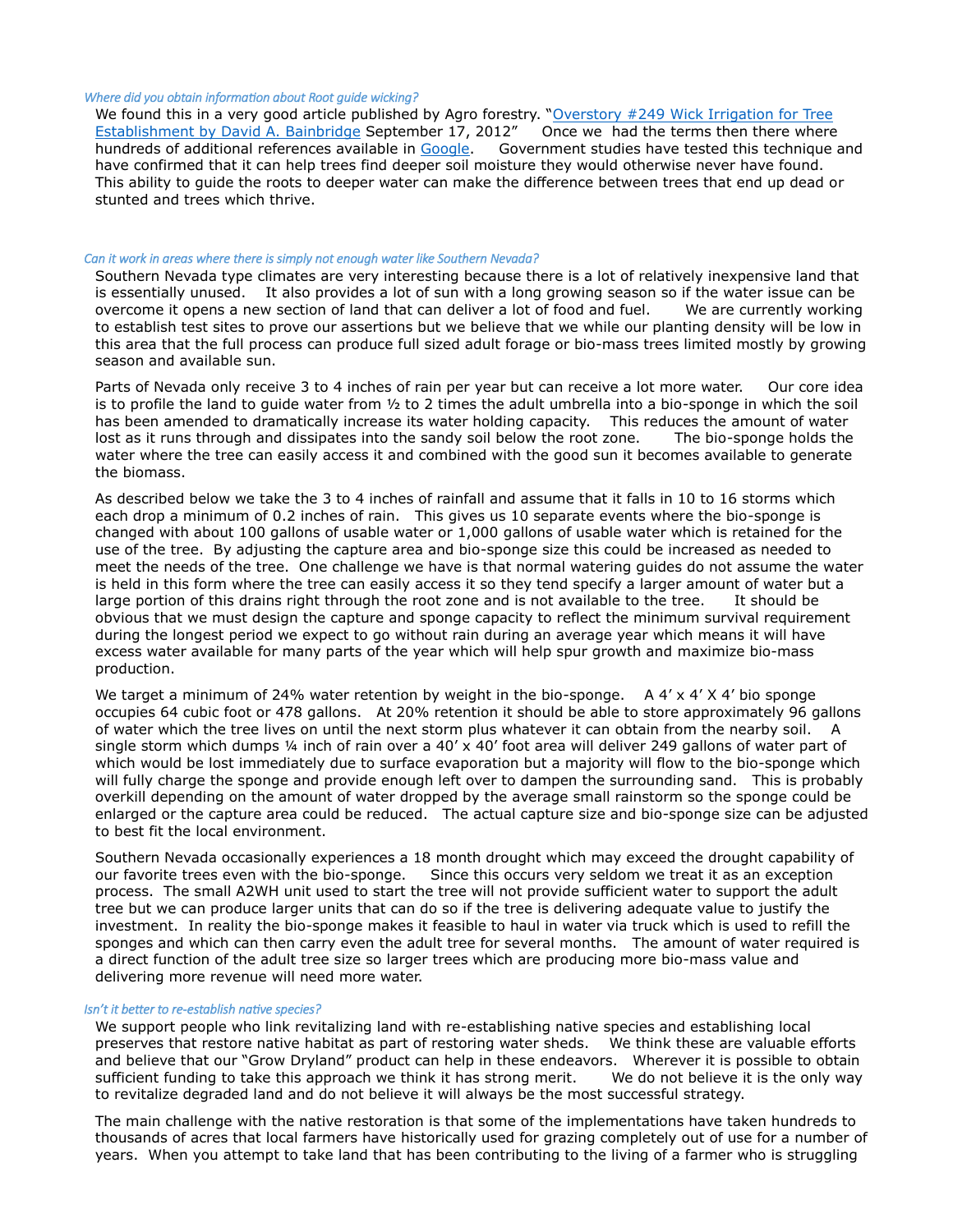to provide a viable living for their family away they are likely to ignore or fight the new limitations. The long term good is simply less important to many people trying to support their family today so it is normal human nature for them to ignore the new regulations. We think that allowing local villagers and farmers to control pieces of land where they receive the benefits from improvements is one of the best ways to create long term stewards who will enthusiastically support revitalization programs.

We believe it is normal human interest to think first about the welfare on one's family. To accommodate this we prefer strategies that allow enlightened self-interest to guide decisions that benefit the farmer and their family first but which naturally benefit the ecosystem and the community as a side effect. We prefer minor changes which do not reduce the number of animals they can support and which will rapidly increase the amount of forage food available especially during drought years.

There is a good argument that plants which already live in an area are well adapted to the needs of that area in ways that imported species can not duplicate. This is very true and we always prefer local species when they can support the rest of the program goals. There is a unfortunate reality that Humans and our associated animals place new demands on plants and a native plant that could thrive without humans and our associated animals doesn't have the characteristics necessary to continue to thrive in anything except protected reserves. As such planting the imported species trees which can maximize delivery of income, forage may be a better choice especially for bottom up projects.

#### What about areas where the ultra-poor do not own the land?

This is a major problem since people who have no vested interest in the land are unlikely to make an investment in that land. If you do not own the land then planting even single seasons crops is risky. The A2WH Grow Dryland process requires multiple years to begin producing desired results so the local farmer needs to be assured of the ability to access and protect the land for at least 7 to 10 years to make the investment worthwhile. We feel land control needs to reside at the family or small village level for our program to deliver the greatest value but there are options even when they do not. In the short and medium term we will focus on markets where land ownership is not a problem.

In the longer term there are several groups working on this issue but it will take time, energy and a lot of money. It can require changing both the local laws and culture on a country by country basis while many government managers living in comfortable city locations will not experience a direct benefit from making the necessary changes. Each country's government should focus on this as a major short term issue because it looks like mass hunger, famine and migrations are an effective way to make governments collapse. If they do not want to experience massive turmoil in their country then they need to solve the land ownership and land access problems ASAP. Hopefully US Aid and other major aid providers such as the World Bank and the United Nations will force this change in the countries receiving aid because it is essential to long term success.

One possible solution is that as we demonstrate how the A2WH Grow Dryland solution works to increase land value we partner with the wealthy people in each country so they purchase or lease large tracts of degraded or abandoned land and then have them partner with local villagers who act as the local farmers and stewards who do all of the field work. This is predicated on the wealthy and powerful in the country understanding the local laws well enough to gain control of the required lands. The local villagers benefit in the short and medium term with improved food supplies while they split the revenue from bio-fuel and timber harvest in the long term. In an ideal scenario the land ownership transitions to the people actually working the land after the 3<sup>rd</sup> lumber harvest or a 300% profit has been accrued by the land owner, whichever comes first. Even if the wealthy land owners will not agree to ownership transition we feel it is still better to put this land back into productive use than allowing it to sit barren and idle. This is clearly not ideal but it may be one of the faster ways to use natural human greed to solve the property access problem across many cultures. There are other options for how to approach this problem many of which may be superior.

The Icrisat [\(International Crops Research Institute\)](http://www.theguardian.com/global-development/poverty-matters/2011/oct/18/fight-against-desertification) has been working to form associations that give women rights to control land they rehabilitate. They are targeting access to village wasteland in regions where women do not have property rights. The are teaching these women how to use Zai pits which are small pits enriched with compost to plant drought tolerant trees or to create semi-permanent planting basins to harvest rainwater and concentrate nutrients. Even with A2WH it is critical to ensure that people who make the investment in the land can reap the rewards from that investment so land rights will represent a significant contribution to any solution. We would prefer to see the property rights be available to these women but if it comes to a tradeoff between waiting for a perfect solution or starting with what works to improve food supply then food must win.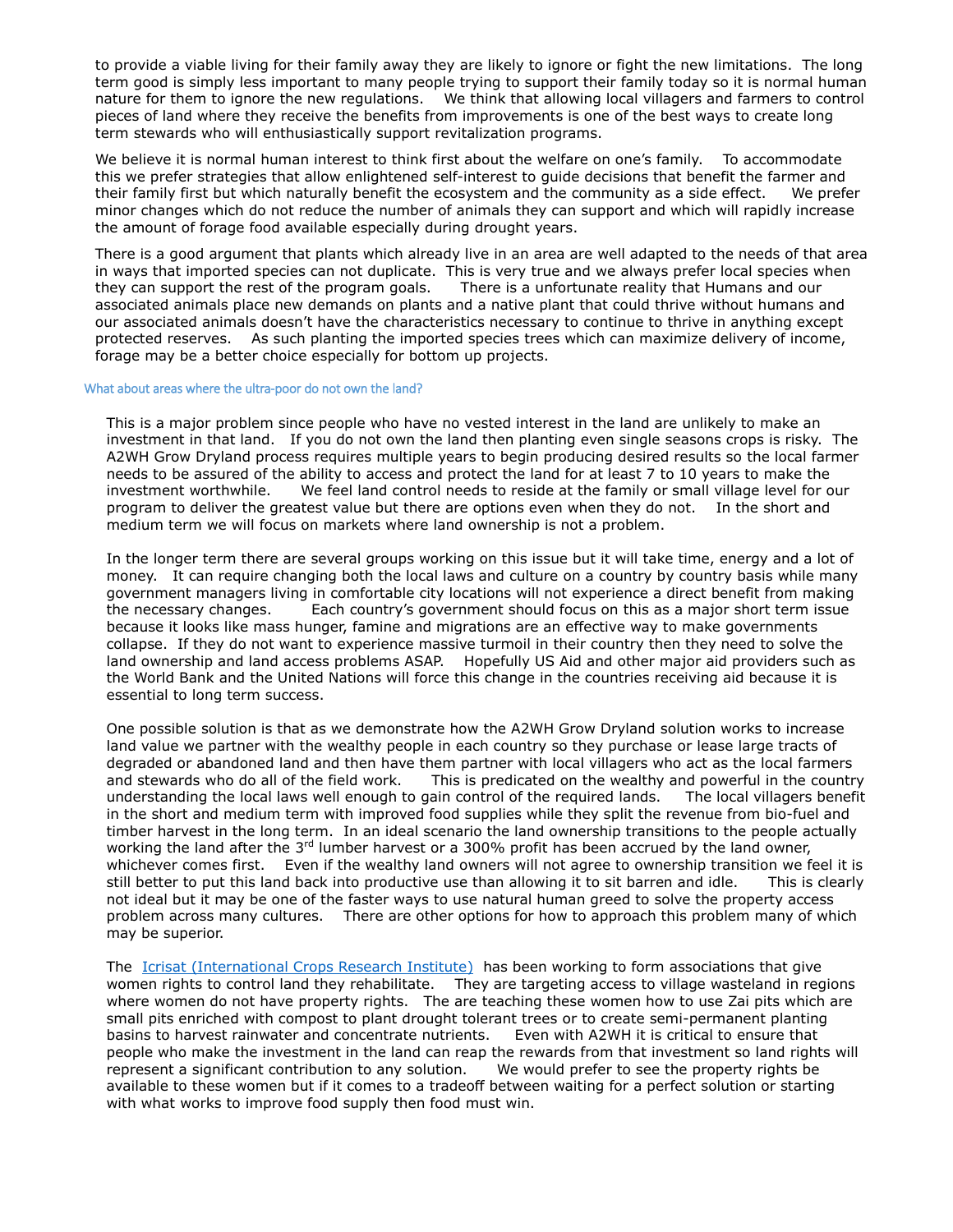# Reference:

## **Drought and Desertification**

- [Global water stress interactive map](http://www.theguardian.com/news/datablog/interactive/2011/jun/27/data-store-water)
- [Tackling Land Degradation and Desertification a DEF-IFAD partnership](http://www.ifad.org/events/wssd/gef/GEF_eng.pdf) 1035 million hectares affected by human induced soil degradation 45% by water erosion due to uncontrolled runoff. 12 million hectares are lost to deserts per year which is enough to grow 20 million tonnes of grain. From 1957 to 1990 the area of arable land lost was equal to all the crop land in Denmark, Fran, Germany and the Netherlands combined.
- [Drought Covers One-Third Of U.S. Counties, The Largest Agricultural Disaster Area Ever Declared](http://theenergycollective.com/josephromm/93011/drought-covers-one-third-us-counties-largest-agricultural-disaster-area-ever-declar) Drought is a fact of life. Our A2WH device with the full planting process can make land and farmers more resilient to drought while improving the ability of their land to hold water and recharge the ground water table when there is rain.
- [Desertification of the American Southwest: An analysis of Population, Climate, and Water](http://www.wpi.edu/Pubs/E-project/Available/E-project-042308-145132/unrestricted/IQPTCC07RyanNickKyle.pdf)  [Management.](http://www.wpi.edu/Pubs/E-project/Available/E-project-042308-145132/unrestricted/IQPTCC07RyanNickKyle.pdf) Includes a nice map showing the counties by county desertification in the America southwest.
- [Desertification in an Arid Shrubland in the Southwestern United States: Process Modeling and](http://www.mojavedata.gov/deserttortoise_gov/documents/copyright_questions/PAP_Desertification_in_an_Arid_Shrubland_in_the_SW_US_Process_Modeling_and_Validation_OkinG_011802.pdf)  [Validation](http://www.mojavedata.gov/deserttortoise_gov/documents/copyright_questions/PAP_Desertification_in_an_Arid_Shrubland_in_the_SW_US_Process_Modeling_and_Validation_OkinG_011802.pdf) – Great explanation of the desertification process and causes. Talks a lot about Salinization which our process can help naturally reverse by allowing natural rainfall patterns to drive the growth on the land reducing the salt load received from imported water.
- [DESERTIFICATION OF ARID LANDS By H. E. Dregne](http://www.ciesin.columbia.edu/docs/002-193/002-193.html) Great set of links to organizations focusing on this topic.
- [Soil, Desertification, Farm Bill Hotlist](http://www.kn.pacbell.com/wired/fil/pages/listwindograja.html) A good set of links.
- [Green Gold documentary by John D. Liu](https://www.youtube.com/watch?v=YBLZmwlPa8A&feature=player_embedded) good video showing impact of desertification. I think his approach has a lot of merit but I think it could go even faster with the support of A2WH and our planting program to create the mini life oasis which can act as the nucleus of a larger recovery.
- [Desertification why most solutions fail](http://managingwholes.com/desertification.htm)
- [Desertification: A review of the concept](http://www.ciesin.org/docs/002-479/002-479.html)
- [Trying to green the Gobi desert](http://worldblog.nbcnews.com/_news/2009/09/03/4376275-trying-to-green-the-growing-gobi-desert?lite)
- Climate information [resource conservation](http://www.wmo.int/pages/themes/wmoprod/documents/WMO989E.pdf) sustainable management of land Climate and Land Degradation by World Meteorological Organization - Climate exerts a strong influence over dryland vegetation type, biomass and diversity. Precipitation and temperature determine the potential distribution of terrestrial vegetation and constitute the principal factors in the genesis and evolution of soil. – Very good overview that clearly explains effects of wind and drought on degradation.
- [Water scarcity in Africa and the Middle East:](http://www.theguardian.com/environment/datablog/2011/jun/28/water-scarcity-africa-middle-east) A nice map shows where water scarcity has highest impact.
- [Desertification and Misuse of Water Resources in Syria](http://www.groundwatergo.com/blog/desertification-and-misuse-of-water-resources-in-syria/) Drought and desertification displaced 50,000 families who migrate to urban centers in search of work. human beings also can contribute to desertification by over-taxing water and soil resources.
- [California Desertification: Too Dry or Not Too Dry](http://dornsife.usc.edu/enst-320a/water-and-soil/?p=239) -
- [Desertification by excessive pumping in the Messara valley, Greece](http://harmonirib.geus.info/xpdf/d7-8_geropotamou_final.pdf) Messara Valley located in the Geropotamou basin is threatened with desertification. A dramatic drop of about 20 m in the mean annual groundwater level during the last 30 years due to uncontrolled use reduced the available water
- [Desertification in the Mediterranean](http://www.isodarco.it/courses/candriai01/paper/candriai01sciortino.html) Earthy high mountains, that in the past carried tall forest and large pastures, have become rocky lands and look like the bones of a sick body... In the past rain water was utilized and did not run on the barren land to the sea as it does now. It infiltrated and was stored into the soil and it was distributed in springs, fountains and river streams".
- Desertification as usual: [groundwater management under the Inyo-LA Long Term Water Agreement](http://www.ovcweb.org/issues/desertification.html) Pumping had dried springs and seeps in the area and lowered water tables beyond 8 feet. Thus, human activity had converted biologically diverse native meadow to of opportunistic species, a process termed "desertification" in the scientific literature.
- [That Sinking Feeling About Groundwater in Texas](http://newswatch.nationalgeographic.com/2012/07/19/that-sinking-feeling-about-groundwater-in-texas/) Posted by Sandra Postel of National Geographic's Freshwater Initiative in Water Currents on July 19, 2012 - Besides setting the stage for a recordbreaking fire season, the drought forced farmers to pump more groundwater to make up for the rainfall deficit. Without the extra pumping, the drought would have decimated their crops. Ogallala. Water table in the region has dropped 100-150 feet in sizeable areas. As droughts become more frequent, particularly in arid crop-producing regions, groundwater reserves will be depleted even faster than in recent decades, threatening not only water but food supplies.
- U.S.In Drought, Water War in Calif. Fought Underground FRESNO, Calif. September 7, 2013 (AP) Throughout the Central Valley  $-$  one of the world's most productive agricultural regions  $-$  farmers, residents and cities have seen their wells go dry. Those who can afford it have drilled deeper wells that can cost hundreds of thousands of dollars.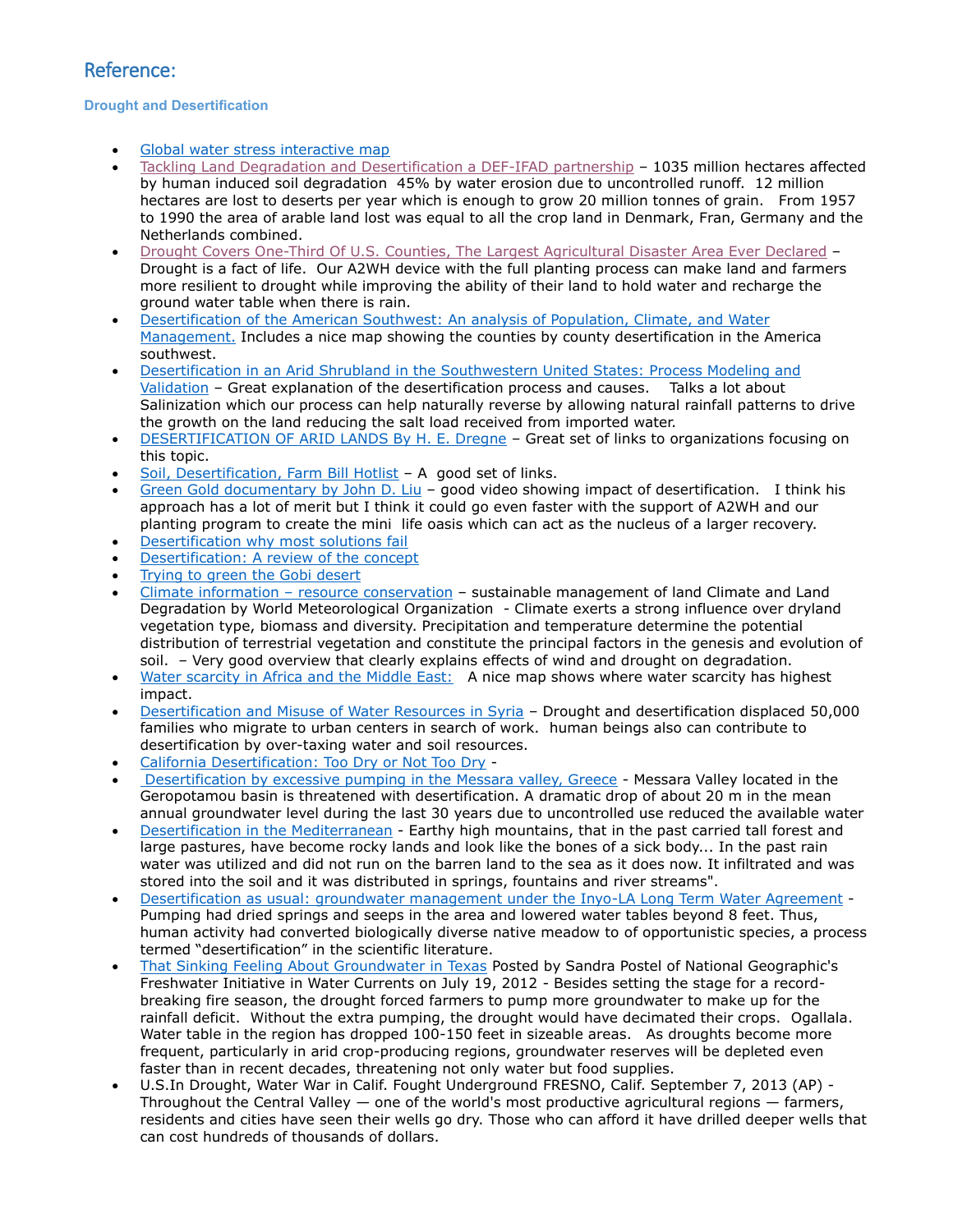#### *Economic impact of drought, desertification and Climate Change*

- [UN introduction to Desertification and Degradation](http://www.un.org/en/events/desertificationday/background.shtml) 52% of land used for agriculture is moderately or severely affected by soil degradation. 12 million hectares lost per year which is equivalent to 20 million tons of grain. 50 million people at risk of displacement in next 10 years. Overgrazing and water draw are primary contributors to degradation.
- UNCCD [brochure on desertification and land degradation](http://www.unccd.int/Lists/SiteDocumentLibrary/WDCD/DLDD%20Facts.pdf) 1.9 billion hectares of land worldwide. 24 billion tons of fertile soil disappears per year. Risk of 12% drop in food production and 30% increase in food prices due to desertification. Water scarcity at risk of displacing 700 million people by 2030.
- [Desertification costs \\$42 billion per year](http://www.mongabay.com/external/desertification_2004.htm) 20% of world's populations is threatened by global desertification. Over 4 billion hectares or 30% of earth's surface at risk. Six million hectares lost per year. Cost of inaction is estimated at 1% to 3% of GDP in developing countries. 135 million people at risk of being displaced by desertification. Over 60 million people will need to move from desertified areas of Sub-Saharan Africa toward Northern Africa and Europe by 2020. Recurrent droughts in Peru have forced 20% of farmers to move from rural locations into towns. In Mexico 47% of land is affected by desertification and contributed to mass migration towards United States.
- [Desertification: How to stop the shifting sands -](http://edition.cnn.com/2008/WORLD/asiapcf/04/25/es.desertification/index.html) CNN.com Costing the Chinese economy \$6.5 billion per year. Estimated to cost Spain \$200 million per year.
- [USGS Desertification](http://pubs.usgs.gov/gip/deserts/desertification/) Over 100,000 people and 12 million cattle dead from Sahelian drought in 1968, Rio Puerco Basin of central New Mexico one of the most eroded river basins of the American West.
- [Global Desertification Dimensions and Costs](http://ciesin.org/docs/002-186/002-186.html) ciesien.org 42 billion estimated in 1990 dollars but this may substantially understated as they are only showing \$250 per hectare reduction for irrigated crops and \$38 reduction per hectare for rain fed crops. Reversing a \$38 loss for with moderate desertification yields \$152 total crop per hectare. My recent contacts with farmers in Texas, California and Louisiana show much higher gross sales than \$152 per hectare which implies that land degradation has a higher cost per acre than this white paper acknowledges.
- [Desertification of the American Southwest An analysis of Population, Climate, and Water Management](http://www.wpi.edu/Pubs/E-project/Available/E-project-042308-145132/unrestricted/IQPTCC07RyanNickKyle.pdf)
- Desertification and Migration [Mexico and the United States](http://www.utexas.edu/lbj/uscir/respapers/dam-f94.pdf)
- U.N. [Desertification crisis affecting 168 countries worldwide,](http://www.theguardian.com/environment/2013/apr/17/desertification) Severe land degradation affecting 168 countries and land degradation is costing the USA \$490 billion per year and wiping out an area three times the size of Switzerland on an annual basis. Expert panel estimates 4% to 12% reduction in GDP for countries on Africa Continent.
- [USDA Land Degradation Overview](http://soils.usda.gov/use/worldsoils/papers/land-degradation-overview.html) Estimate \$400 billion per year loss worldwide due to soil degradation. Nice chart showing degradation by continent in percent and total amount of millions of square kilometers degraded. Absence of land tenure and the resulting lack of stewardship is a major issue in some countries. Food security, environmental balance, and land degradation are strongly inter-linked and each must be addressed in the context of the other to have measurable impact. Land degradation is as much a socioeconomic problem as it is a biophysical problem. Land degradation and economic growth or lack of it (poverty) are intractably linked; (people living in the lower part of the poverty spiral are in a weak position to provide the stewardship necessary to sustain the resource base. As a consequence, they move further down the poverty spiral—a vicious cycle is set in motion) Also incudes a great set of reference links.
- [ASSESSING THE EXTENT, COST AND IMPACT OF LAND DEGRADATION AT THE NATIONAL LEVEL](http://global-mechanism.org/dynamic/documents/document_file/cost-of-land-degradation-case-studies.pdf) Shows China with 7.76 billion in direct costs and 31 billion indirect or about 4% of GDP. There is a 2 billion per year investment in response. The interesting thing about this number is that the indirect costs which are seldom shown in many studies are 400% the direct impact. It is unclear if the risk of mass migration is covered under the indirect costs.
- UNCCD [The Economics of Desertification, Land Degradation and Drought: Methodologies and](http://2sc.unccd.int/fileadmin/unccd/upload/documents/Background_documents/Background_Document_web3.pdf)  [Analysis for Decision-Making](http://2sc.unccd.int/fileadmin/unccd/upload/documents/Background_documents/Background_Document_web3.pdf) – Claims 6% to 24% reduction in GDP for South American countries due to Desertification. About 42 per cent of the poor around the world depend on degraded and marginal
- areas for their livelihoods. Once land degradation has occurred it generates negative feedback loops influencing wider natural processes.
- [Economics of Land Degradation the costs of Action versus Inaction](http://www.ifpri.org/sites/default/files/publications/ib68.pdf) by International Food Policy Research Institute 2011. – In recent years prices of agricultural land have increased quickly and have tripled in many parts of the word. Persuading land users to adopt the land remediation strategies has been a problem. I think this is because in many cases the plans would reduce the economic or food output of the land in the short term negatively impacting the local famers. I believe any viable plan must give them short term benefits that actually increase their food production or income. . Landtenure policies that give formal or perceived tenure security also enhance long-term investment in land improvement.
- [Desertification crisis affecting 168 countries worldwide,](http://www.theguardian.com/environment/2013/apr/17/desertification) severe land degradation is now affecting 168 countries across the world, according to new research released by the UN. Desertification / Land degradation is now costing \$490 billion per year and wiping out an area three times the size of Switzerland every year. UNCCD 4-12% lost agricultural GDP in Africa is contributing to hunger and conflict on the continent.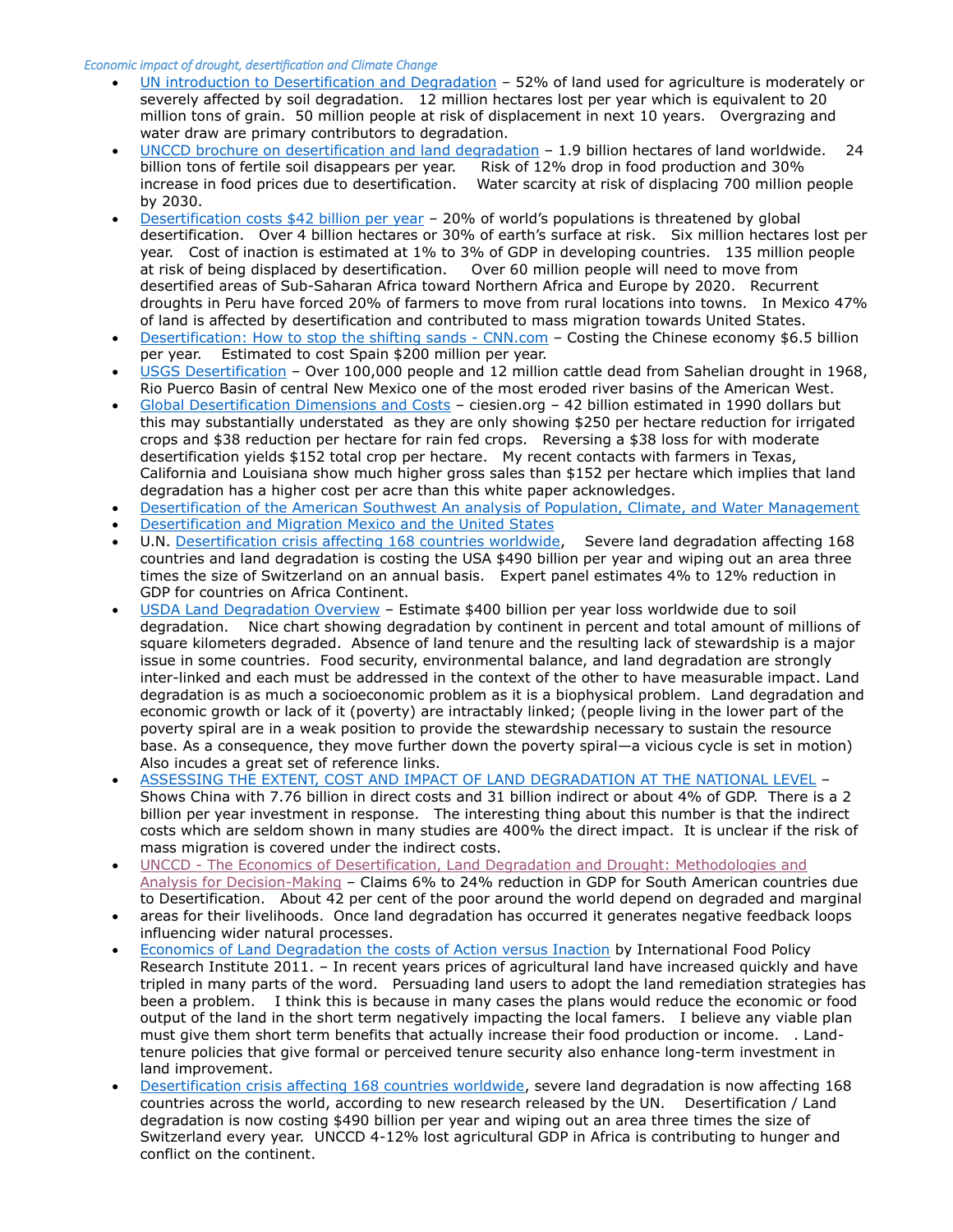- [This will be the Arab world's next battle Population growth and water supply are on a collision course.](http://www.theguardian.com/commentisfree/2011/apr/22/water-the-next-arab-battle)  **[Hunger is set to become the main issue](http://www.theguardian.com/commentisfree/2011/apr/22/water-the-next-arab-battle)**. – Saudi aquifer is large depleted and they will be phasing out wheat production and is largely dependent on imported wheat. Saudis leasing land in Ethiopia to produce food. Ground water in Yemen is dropping 2 meters per year and in the capital city tap water is only available once every 4 days and in some cities once every 20 day. Grain harvest has shrunk by 33% over the last 40 years while demand continues to rise. Syria grain harvest has fallen 20% since 2001 while Iraq has fallen by 25% since 2002. Because of the failure of governments to mesh population and water policies, each day now brings 10,000 more people to feed, and less irrigation water with which to feed them.
- [More than 30 million climate migrants in Asia in 2010](http://www.theguardian.com/environment/2011/sep/19/climate-migrants-asia-2010) Numbers of people displaced by environmental and weather-related disasters likely to increase. Warning by Asian Development Bank The Asian Development Bank warned that governments must start to make preparations now, to be ready for the multiplying threats, and because more extreme weather has already started to take effect, though changes so far have not been dramatic in their impact. "The number of extreme weather events is increasing and Asia and the Pacific is the region at the epicenter of weather disasters,"
- [Peak soil: industrial civilization](http://www.theguardian.com/environment/earth-insight/2013/jun/07/peak-soil-industrial-civilisation-eating-itself) is on the verge of eating itself Imminent global food crisis without urgent action. Approximately 20% of worlds cultivated land is degraded. Within 12 years high water stress will affect food basket regions. In 1950 2.5 calories of food produced per calorie of fossil fuel. Now it takes 10 calories of fossil fuel to produce 1 calorie of food.
- [World Scientists Define United Approach to Tackling Food Insecurity](http://ccafs.cgiar.org/news/commission-sustainable-agriculture-and-climate-change/world-scientists-define-united-approach#.Ui5BNj969jM) It's past time to realize that farms of every size all over the world are fundamental to human nutrition and economic well-being, We must redirect public subsidies to promote economically and environmentally sound farming practices that conserve finite natural resources
- [Food Security: Near Future Projections of the Impact of Drought in Asia](http://www.lowcarbonfutures.org/reports/food-security-near-future-projections-impact-drought-asia) –
- $\bullet$

## *Climate Change*

- [Poisonous trees planted in desert could mitigate climate change.](http://www.rtcc.org/2013/08/02/poisonous-trees-planted-in-desert-could-mitigate-climate-change/#sthash.Wj4Iy602.dpuf) Intensive carbon farming could absorb all the CO2 produced by vehicles in Germany over two decades. The Jatropha plant is a poisonous tree, able to withstand arid conditions and can be used to produce fuel oil. By Nilima Choudhary
- [Climate change linked to 2011 East Africa drought](http://www.rtcc.org/2013/02/21/climate-change-linked-to-2011-east-africa-drought/) UK's Met Office thinks long dry periods similar to 2012 where more likely to occur as a result of man's activities.
- [Africa: Desert Plantations Could Help Capture Carbon](http://allafrica.com/stories/201308261283.html) Claims Jatropha Curcas trees in large plantations can capture carbon \$56 to \$84 per tonne which they claim is competitive with high tech means. They claim desalination and treated sewage would be good water source and that soil moisture has risen from 0.2 percent to three percent. See the [full report:](http://www.earth-syst-dynam.net/4/237/2013/esd-4-237-2013.pdf)
- [Climate change 'will make hundreds of millions homeless'](http://www.theguardian.com/environment/2013/may/12/climate-change-expert-stern-displacement) Carbon dioxide levels indicate rise in temperatures that could lead agriculture to fail on entire continents. Climate change is amplifying risks from drought, floods, storm and rising seas. "Hundreds of millions of people will be forced to leave their homelands because their crops and animals will have died. The trouble will come when they try to migrate into new lands, however. That will bring them into armed conflict with people already living there.

## Restoring Desertified and degraded Lands

- [We must make up ground on the battle against desertification](http://www.theguardian.com/global-development/poverty-matters/2011/oct/18/fight-against-desertification) Icrisat (International Crops Research Institute) has been working to form associations that give women rights to control land they rehabilitate. They are targeting access to village wasteland in regions where women do not have property rights. Using Zai pits small pits enriches with compost to plant drought tolerant trees to create semi-permanent planting basins to harvest rainwater and concentrate nutrients. Even with A2WH it is critical to ensure that people who make the investment in the land can reap the rewards from that investment so land rights will represent a significant contribution to any solution.
- [Saving US grasslands: a bid to turn back the clock](http://www.csmonitor.com/Environment/2011/1024/Saving-US-grasslands-a-bid-to-turn-back-the-clock-on-desertification/(page)/2) on desertification This article highlights the flood damage caused by degrading lands. Their technique is complementary to ours and both can dramatically reduce the flood damage and silt load while increasing the carry capacity of the land. Also mentions a consulting company specializing in HM (Holistic Management) and Department of agriculture grant supporting training in that art.
- [How Korean organizations are combating desertification in Mongolia](http://www.rtcc.org/2012/04/26/how-korean-organisations-are-combating-desertification-in-mongolia/) working in the worlds coldest desert. They are using both trees and grasses. The grasses work in dried up lakes where there is enough water for them to survive without needing to import more water.
- [Restoring "Desertified" Land](http://adask.wordpress.com/2013/04/23/restoring-desertified-land/) Interesting piece on how reducing over grazing can help restore land. The challenge is that once the land reaches a certain level of degradation those people grazing herds on it are faced with economic problems that are exaggerated if they cannot graze those lands. One of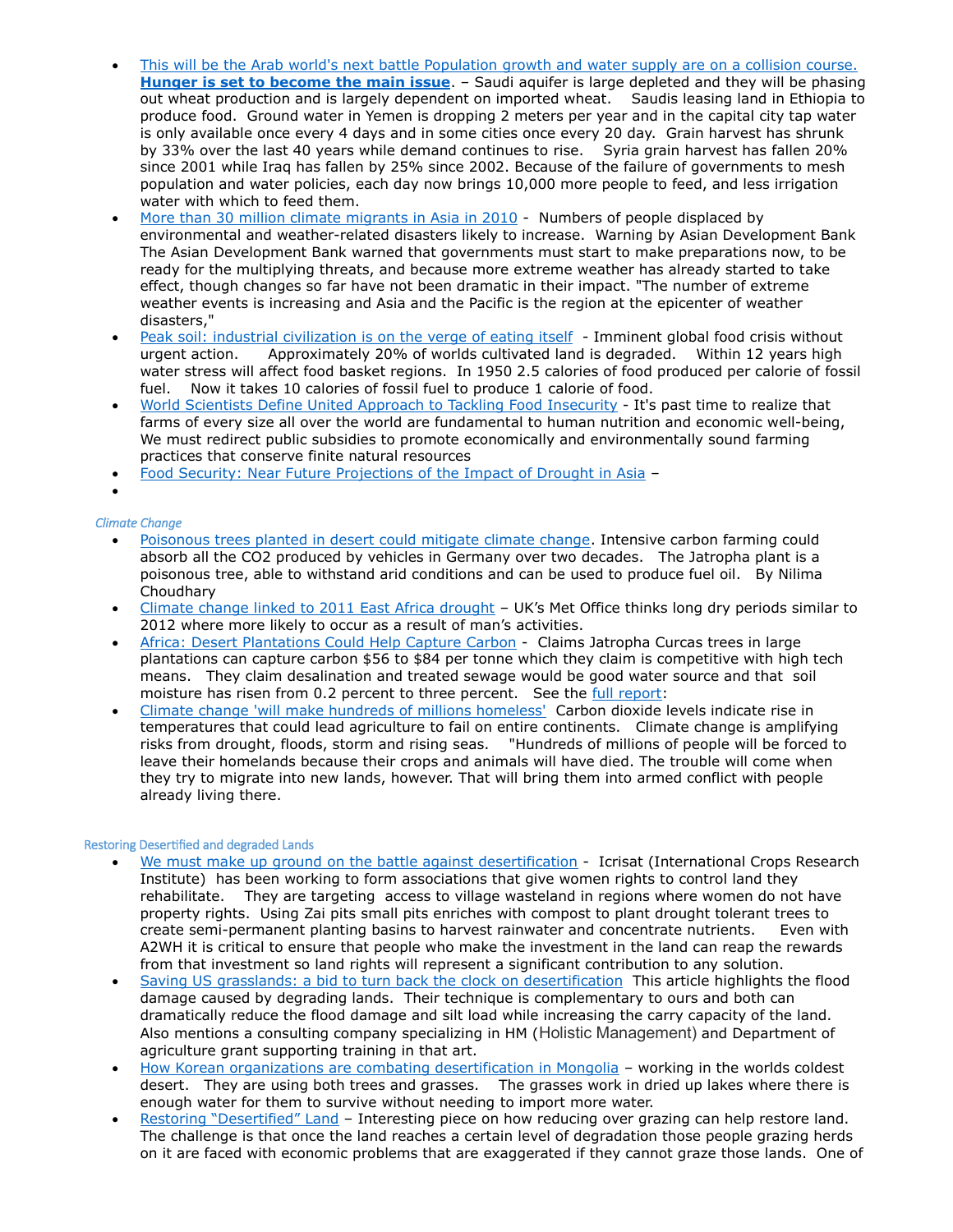our benefits is that we create drought resistant forage in areas where it could not otherwise be supported. As a result the herds have nonnative foliage available so the people have the choice of reducing their grazing on the affected lands. In addition our trees create shade zones and natural nitrogen rich bio-matter than can help the native plants recover by holding more moisture in the surface soil.

- [Allan Savory: How to fight desertification and reverse climate change](http://www.ted.com/talks/allan_savory_how_to_green_the_world_s_deserts_and_reverse_climate_change.html) Entertaining but controversial approach for treating degraded soil. His approach has been used for decades by American ranchers who move animals to new grazing areas seasonally but he extends this by ensuring that the duration of the animal herd is short enough in time to avoid too much damage. The general topic area is known as "[Holistic Management](http://regenag.com/web/courses/holistic-management.html)" Allan endorses rotational grazing where he is using animals to create footprints which help concentrate water and create protected pockets for plants to sprout. The animals also spread seeds and natural fertilizer. Allan favors bunched and moving animals. A key aspect is to avoid leaving animals in one place for too long where overgrazing can destroy the underlying roots. Alan's process is synergistic with the "[A2WH Grow Dryland](http://a2wh.com/overview-A2WH-Grow-Dryland-Planting-Desertification-v2.0.pdf)" process. We focus on providing alternate forage supply during dry periods when damage from overgrazing is at highest risk and the highest temptation for local farmers. The extra Grow Dryland forage makes it feasible to move the animals after they have made their positive contribution but before they over graze. I am seeking collaboration to test our "[A2WH Grow Dryland](http://a2wh.com/index.html)" planting process on land where trees are desired but where there is currently no water available to support the seedlings and where the seedlings normally die of thirst before their roots mature enough to allow them to continue to thrive on their own. We believe the "[A2WH Grow Dryland](http://a2wh.com/overview-A2WH-Grow-Dryland-Planting-Desertification-v2.0.pdf)" process will provide the greatest value for wind screen trees, ridge line trees and property line trees in dry grazing areas where additional edible foliage would be advantageous but no water is available to get them started.
- [The National Strategy, Action Programme and Integrated](http://www.unccd.int/ActionProgrammes/Desertification%20Strategy%20English.pdf) Financing Strategy to Combat Desertification in the [Occupied Palestinian Territory](http://www.unccd.int/ActionProgrammes/Desertification%20Strategy%20English.pdf) Over grazing of rangelands, Over pumping of ground water, Improper farming and irrigation practices and systems, Excessive application of fertilizers and chemicals, Deforestation, forest fires and fire wood collection, Urbanization, mining and change in land use patterns
- [Can Desertification Trends be Reversed in West Asia and North Africa?](http://archive.unu.edu/env/Land/iran-1/07-El%20bletag%20Paper.doc) Adel El-Beltagy The International Center for Agricultural Research in the Dry Areas (ICARDA) Aleppo, Syria. - The threat of desertification is greatest in the zone lying approximately between the 100 and 400 mm rainfall isohyets. This area represents about 80% of the land area outside the hyper-arid desert environments of WANA

## Sustainable Dryland Farming

- [Cape Verde farmer \\$1,000 per month from 0.2 hectares](http://www.fao.org/docrep/005/y3918e/y3918e10.htm) During 1999 a 0.2 hectares plots provides farmers with monthly revenue of \$1,000 by shifting to extreme water conservation drip systems and switching to high return horticultural crops.
- [Dry Farming vineyards in Northern California](http://agwaterstewards.org/index.php/practices/dry_farming/)
- [Growing veggies in the desert no longer a mirage](http://www.dw.de/growing-veggies-in-the-desert-no-longer-a-mirage/a-17032261) Interesting use of drip irrigation combined with sub surface use of salt water.
- [Keyline Plowing: What is it? Does it work?](http://onpasture.com/2013/06/17/keyline-plowing-what-is-it-does-it-work/) claims to build 8 inches of topsoil per year.
- [DRYLAND FARMING: CROPS & TECHNIQUES FOR ARID REGIONS](http://c.ymcdn.com/sites/www.echocommunity.org/resource/collection/E66CDFDB-0A0D-4DDE-8AB1-74D9D8C3EDD4/DrylandFarming.pdf) BY RANDY C RESWELL & DR. FRANKLIN W. MARTIN Published 1993; Revised 1998 by ECHO Staff
- [More efficient irrigation systems for desert and dryland restoration](http://www.zaragoza.es/contenidos/medioambiente/cajaAzul/11S4-P2-JJ_Ramirez_AlmorilACC.pdf)
- IAEA-TECDOC-1468 [Nutrient and water management practices for increasing crop production in rainfed](http://www-pub.iaea.org/MTCD/publications/PDF/te_1468_web.pdf)  [arid/semi-arid areas](http://www-pub.iaea.org/MTCD/publications/PDF/te_1468_web.pdf) Proceedings of a coordinated research project
- [Dryland Farming System WIDTSOE](http://ia600404.us.archive.org/33/items/dryfarmingsystem00widtuoft/dryfarmingsystem00widtuoft.pdf) 488 pages
- [Arid Agriculture](http://ia700200.us.archive.org/12/items/aridagricultureh00buffrich/aridagricultureh00buffrich.pdf) Buffum
- [Dry-Farming University of California](http://ia600208.us.archive.org/18/items/dryfarmingpriples00macdrich/dryfarmingpriples00macdrich.pdf)

#### Wicking root guide

- [Wick Irrigation for Tree Establishment](http://agroforestry.net/overstory/overstory249.html) by David A. Bainbridge September 17, 2012 Great introduction of using Wicking materials combined with drip feed to guide a tree's roots deep into the ground. Shows the downward wicking characteristics of a variety of materials. Has been demonstrated near Salton sea in California to dramatically increase tree health and survival rates and to help the trees discover deeper soil moisture they would not have found without the guide.
- [Microcatchment Water Harvesting for Desert Revegetation](http://www.sci.sdsu.edu/SERG/techniques/microcatch.pdf) A microcatchment is a specially contoured area with slopes and berms designed to increase runoff from rain and concentrate it in a planting basin where it infiltrates and is effectively "stored" in the soil profile. The water is available to plants but protected from evaporation.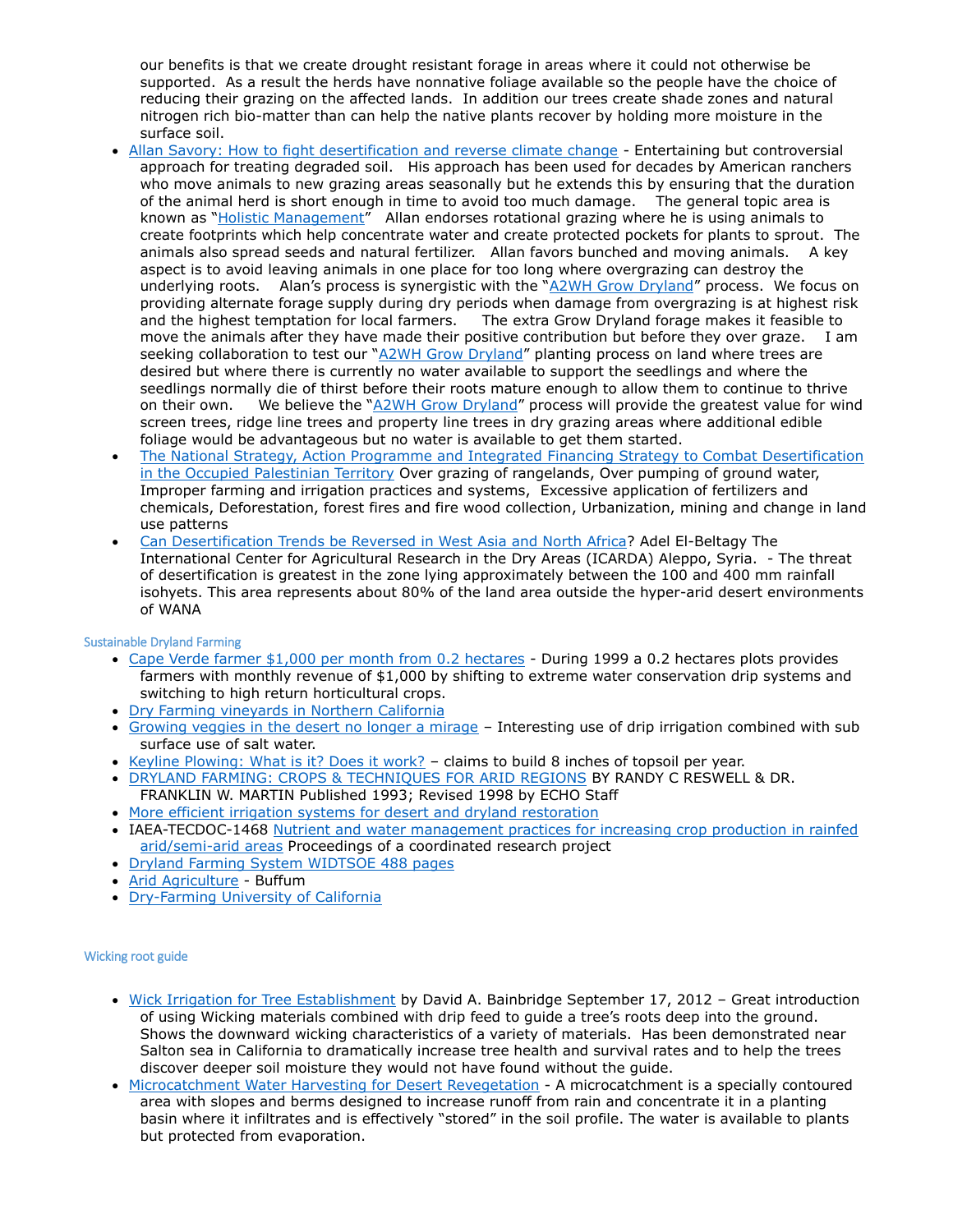- [Irrigation for Remote Sites by SERG](http://www.sci.sdsu.edu/SERG/techniques/Irrigation.pdf)  Soil Ecology and Restoration Group discusses micro catchments, wicks, clay pots, deep pipes and tree shelters. Confirms that 20ml can be enough to start trees and have them show no water stress when using the wicking water delivery.
- [Restoration of the Salton Sea](http://www.usbr.gov/lc/region/saltnsea/finalreport/Vol1/App1A.pdf) -
- [Wick irrigation involves using "ropes as wicks to supply water to plant roots"](http://permaculture.rickpickett.com/post/21464121134/simple-wick-irrigation-system-for-watering-in-dry-or-for)
- [Wicking Irrigation for Tree Establishment blog](http://www.permies.com/t/22657/desert/Wicking-Irrigation-Tree-Establishment) also talks about deep pipes as alternatives.
- [More efficient alternate irrigation systems](http://theconstructor.org/water-resources/more-efficient-alternate-irrigation-systems/254/) discusses clay pot and deep pipe irrigation. Claims mesquite trees where started with a total of 5 gallons the first year. Also claims some trees only need 20 ml of water per day when water this way. Discusses microcatchments which is similar to micro forming the land we recommend .
- [Criteria and options for appropriate irrigation methods by FAO](http://www.fao.org/docrep/W3094E/w3094e05.htm) Nicely written with simple easy to understand pictures. Did cover the clay pots but missed micro catchments and the proper use of the wicking system.
- [More efficient irrigation systems for desert and dryland restoration](http://www.zaragoza.es/contenidos/medioambiente/cajaAzul/11S4-P2-JJ_Ramirez_AlmorilACC.pdf) discusses clay pot seeping water out to support acacia and eucalyptus trees in areas with 200mm of precipitation. Demonstrated 20% taller growth with improved survival rates. Also mentions using the wick in conjunction with the clay pot.

#### Trees people may want to consider.

These links cover a broad range of information including trees from the deep desert in the USA through tropical trees. We include links which show how the trees grew, how they affected the land and can act as pioneers for other species. We see many groups become completely fixated on one tree which they believe is the super tree that will solve all problems. We also like nitrogen fixing trees and we prefer trees that produce large amounts of bio-mass with a special focus on trees which produce edible green foliage that can be directly consumed by agricultural animals. With that said the real requirement for sustainable success is that the trees used provide benefits to local farmers who can derive both a short term economic value and a long term economic value. Our believe is that humans will tend to act in their own self-interest first and in the best interest of their community second if we recognize this facet of human behavior and build our programs and strategies around it then it will maximize long term success hence the reason we like trees which provide the greatest benefit to local farmers who are striving to survive on the land. With this said trees are unique in farming because the farmer must wait for years to obtain the maximum return on their investment which extends their risk of financial loss over a greater period of time. One of the best ways to ensure catastrophic loss in the long term is to plant a mono crop which is likely to succumb to the same disease or pest simultaneously and cause a loss of all or a majority of the farmer's long term crop. To avoid simultaneous failure of the entire investment a planting strategy that includes a number of species is recommended even if it reduces short term yields. We strongly recommend that where possibly you consider the use of native trees provided they can meet your other goals.

- Albizia lebbeck [a Promising Forage Tree for Semiarid Regions](http://www.fao.org/ag/AGP/AGPC/doc/publicat/gutt-shel/x5556e0a.htm) J.B. Lowry, J.H. Prinsen and D.M. Burrows. The Albizia also known as Sirus and East Indian walnut is a nitrogen fixing tree which produces foliage which can be used to feed Rabbits, Goat, Cattle and Sheep. It grows fast and can tolerate drought. Occurs naturally in areas with as low as 400mm of rain and as high as 1,600 Meters. We believe with the combination of "Dryland Grow", micro catchment, bio-sponge and wicking water feeds that it can be successfully grown in areas with rainfall under 200mm per year. This tree will not tolerate waterlogged soils and will die if the roots are submerged for extended periods. Leaf drop occurs during dry part of year. Under ideal conditions can grow 5 meters per year. Each adult tree yields 100 to 120kg per year of edible dry matter. Leaves and flowers are good as supplement to poor quality grass. I appears to enhance pasture grass supporting both greater mass and higher quality grasses while study in Queensland showed higher quality grasses for 2 months longer into the dry season. Light transmission is 40 to 50% compared to 80% for Australian eucalypt is only 50% so animals in need of shade gain more benefits from Sirus trees. Tree regrows from stump after lumber harvest but grows to maturity faster due to larger starting root mass. Lumber has specific gravity of 0.55 to 0.60 and is under high demand for fine furniture and cabinets.
	- o [Effect of Albizzia lebbeck plantation on the nutrient cycling in a semi-arid grazingland](http://www.tropecol.com/pdf/open/PDF_43_2/43209.pdf)
		- MEENAKSHI SUNDARAVALLI V. & KAILASH PALIWAL Department of Plant Sciences, School of Biological Sciences, Madurai Kamaraj University Madurai – 625021, India – Substantial increase of soil moisture under Albizzia trees in open grassland. Albizia trees increase nutrient content of understory due to rapid leaf turnover.
	- o **[Effect of green manure on rice production](http://www.cabdirect.org/abstracts/19900733200.html;jsessionid=2BA661FA9B5B6E606F9CFD9D364A594E) by Scherchan, D.P. SAAR workshop 1989.** Application of Albizia Lebbek as green manure increased yield of rice grown on loamy acidic soil by 17% while Adhatoda vasica increased yield by 23%.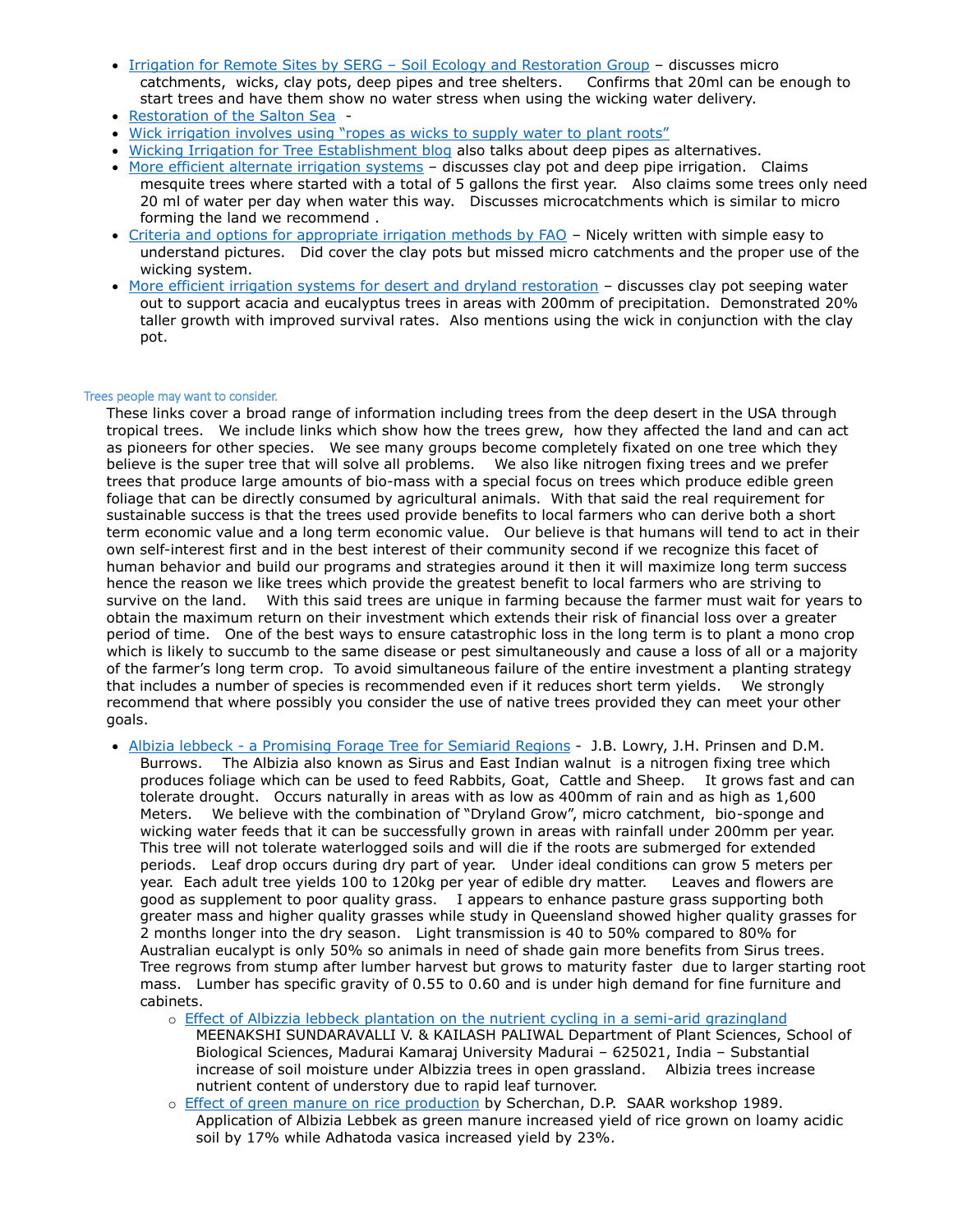- o Performance of Leucaena leucocephala and Albizia lebbeck trees under low irrigation water in [the field Plant Production Department,](http://faculty.ksu.edu.sa/Aref/Documents/Irrigation%202%20sp.pdf) College of Food Science and Agriculture, King Saud University – Great set of research links.
- o [Influence of Intercrops on the biomass production of Albizia Lebbeck tree under rainfed and](http://www.fao.org/docrep/017/an006e/an006e00.pdf)  [semi-arid conditions](http://www.fao.org/docrep/017/an006e/an006e00.pdf) by Asia-Pacific Agroforestry newsletter. Compares to Azadirachta indica, Dalbergia Sissoo and Acacia nilotica. The other trees out performed the Albizia Lebbeck for total biomass but the Lebbeck was close to top in dry leaves weight. All trees gained more weight when intercropped with legumes.
- o Drought [induced changes in growth](http://www.ncbi.nlm.nih.gov/pubmed/21882651) concludes the Lebbeck was superior for biomass production in semi-arid dry lands when compared to Cassia Siamea .
- o [REVIEW ON ALBIZIA LEBBECK A POTENT HERBAL DRUG](http://www.irjponline.com/admin/php/uploads/1069_pdf.pdf) Mohammad Faisal \*, Singh P P, Irch
- o Haiya R Institute of Pharmacy Bundelkhand University Kanpur Road Jhansi ( U.P.) India
- o S. El-Hawary, K. El-Fouly, N.M. Sokkar and Z. Talaat, 2011. [A Phytochemical Profile of Albizia](http://scialert.net/fulltext/?doi=ajb.2011.122.141&org=10)  [lebbeck \(L.\) Benth. Cultivated in Egypt.](http://scialert.net/fulltext/?doi=ajb.2011.122.141&org=10) Asian Journal of Biochemistry, 6: 122-141.
- o [Growth of Albizia lebbeck \(L.\) Benth., in different soil compositions](http://agris.fao.org/agris-search/search/display.do?f=2013%2FPK%2FPK1301.xml%3BPK2012001297) of Korangi and Landhi Industrial Areas of Karachi, Pakistan Atiq-ur-Rahman, S. (Government Degree Coll., Karachi (Pakistan). Dept. of Botany); Iqbal, M.Z. (Karachi Univ. (Pakistan). Dept. of Botany)
- o [PRODUCTS FROM THE TREE LEGUME ALBIZIA LEBBECK As SUPPLEMENTS FOR SHEEP IN THE](http://www.livestocklibrary.com.au/bitstream/handle/1234/8185/Schlink90a.PDF?sequence=1)  [DRY TROPICS](http://www.livestocklibrary.com.au/bitstream/handle/1234/8185/Schlink90a.PDF?sequence=1) A.C. SCHLINK\*, J.B. LOWRY\* and D.S. GIBSON\*
- o [Specific leaf area and leaf dry matter content of plants growing in sand dunes](http://ejournal.sinica.edu.tw/bbas/content/2005/2/Bot462-05.html) Yulin LI1,\*, Douglas A. JOHNSON2, Yongzhong SU1, Jianyuan CUI1, and Tonghui ZHANG1 Cold and Arid Regions Environmental and Engineering Research Institute, Chinese Academy of Sciences, 260 Donggang West Road, Lanzhou, 730000, P.R. China 2USDA-ARS Forage and Range Research Laboratory, Utah State University, Logan, Utah 84322-6300, USA
- 

o

- [Not all Nitrogen Fixers are created equal](http://www.perennialsolutions.org/all-nitrogen-fixers-are-not-created-equal) explains the amount of nitrogen fixed for several species.
- Mentions red Alder for North America as a high nitrogen fixing tre[e. Leucaena leucocephala](http://www.worldagroforestrycentre.org/SEA/Products/AFDbases/AF/asp/SpeciesInfo.asp?SpID=1069) is great for warmer areas but is not cold resistant but where it will grow it will produce large amounts of biomass with fast growth. It also produce as excellent fodder for cattle but only grows well in humid climates. It also mentions the [Russian olive](http://en.wikipedia.org/wiki/Elaeagnus_angustifolia) which is an extremely hardy tree but is also highly allergenic and does not produce a valuable lumber.
- [National scale biomass estimators for united states tree species](http://biology.kenyon.edu/courses/biol229/jenkins_2003.pdf) Jennifer C. Jenkins Estimating biomass production especially foliage biomass can be important when selecting trees to produce edible fodder or compost. Those which produce the highest mass of foliage will tend to produce more compost and a higher ROI in the short term but this can be offset by the value of the mature wood when harvested. Also be aware that some trees will restart from the original trunk and regrow to adult size much faster after the first wood harvest where others must be replanted. See also A [comparative analysis of biomass production in five tropical tree species](http://www.sciencedirect.com/science/article/pii/0378112790901588) and [Biomass production in the](http://www.gpsaf.unl.edu/gppubs/coppice%20article%20biomass%20bioenergy.pdf)  [Central Great Plains USA under various coppice regimes](http://www.gpsaf.unl.edu/gppubs/coppice%20article%20biomass%20bioenergy.pdf)
- [Nitrogen fixing trees for fodder production -](http://www.nzdl.org/gsdlmod?e=d-00000-00---off-0hdl--00-0----0-10-0---0---0direct-10---4-------0-0l--11-en-50---20-about---00-0-1-00-0-0-11-1-0utfZz-8-00&cl=CL3.58&d=HASH01668dce78e9c9f8dedad54e.9.4&gc=1) A Field Manual by Humanity Development Library 2.0
- [Department of Forest Plantation program Southern Bhutan with RGOB and world bank funding.](http://www.moaf.gov.bt/moaf/?wpfb_dl=129) Shows a nice cost modeling sheet for forest planting.
- $\bullet$
- [The Framework Tree Species Method for Lowland Deciduous Forest in Northern Thailand](http://www.forru.org/FORRUEng_Website/Pages/englowlandforest.htm) -
- [Low water trees by Arizona Municipal water users association.](http://www.amwua.org/trees.html) Some of our favorites from this list shown below. I chose the higher range on the hardiness numbers and I have personally seen some of these species survive lower temperatures than listed.
	- o Eucalyptus Microtheca (collibah) a 35 foot tall tree with very low water requirements and fast growth hardy to 10F.
	- $\circ$  Afghan Pine (Pinus eldarica) a 50 foot tall tree with low water requirements fast growth and hardy to 10F.
	- $\circ$  Acacia stenophylla at 30 foot tall tree with very low water needs that grows fast and is hardy to 18F.
	- o Texas Honey Mesquite (Prosopis Glandulosa V. Glandulosa) 30 foot tall tree with very low water requirements and fast growth. Hardy to 0F and thornless versions are available.
	- o Chilean Mesquite (Prosopis species) a 30 foot tall tree with fast growth an very low water requirements ahrdy to 20F.
	- o Sweet Acacia grows 20 foot tall with low water requirements hardy to 10F.
	- $\circ$  Willow Acacia a 30 foot tall tree with low water requirements and fast growth hardy to 20F.
	- $\circ$  Hybrid Palo Verde a 25 foot tall tree with very low water requirements hardy to 20F.
	- o Blue Palo Verde a 30 foot tall tree with very low water requirements and fast growth,
	- $\circ$  Palo Brea a 25 foot tall tree with very low water requirements and fast growth hardy to 30F.
	- o Desert Willow a 25 foot tall tree with low water requirements and hardy to 0F.
	- $\circ$  Indian Rosewood a 40 foot tall tree with moderate water requirements fast growth and hardy to 30F.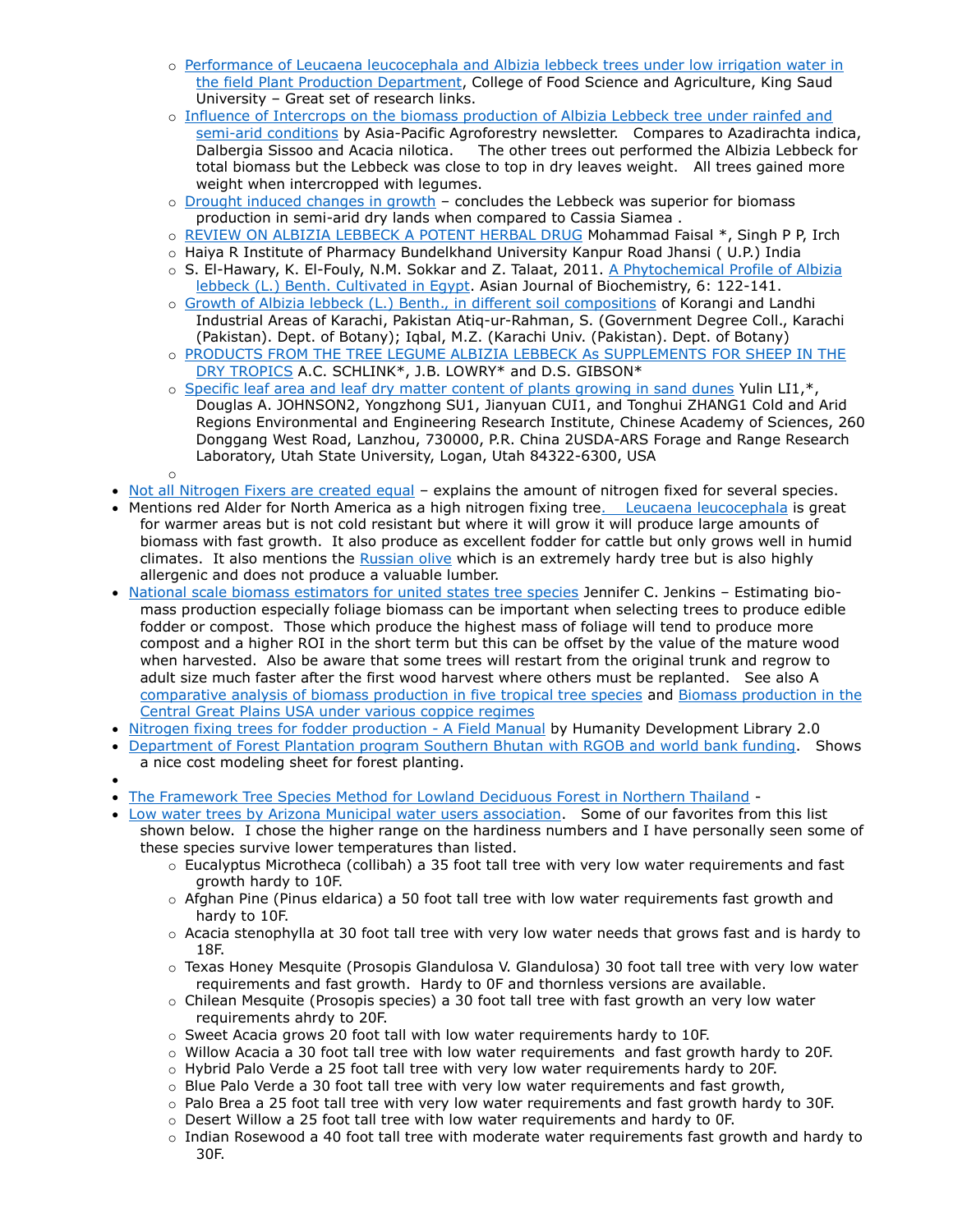- $\circ$  Live Oak (Quercus Virginiana) a 0 foot tall tree with moderate water requirements and hardy to 0F.
- $\circ$  Evergreen Elm a 35 foot tall tree with moderate water requirements and fast growth. Hardy to 20F.
- o
- [Desert trees from moon valley nurseries](http://www.moonvalleynurseries.com/desert-trees.html) -
- [Nitrogen Fixing trees](http://archive.bio.ed.ac.uk/jdeacon/desbiome/nitrofix.htm) Old site but a great list that mentions many trees not on other lists. Mesquites, Honey mesquite, velvet mesquite which can support browsing animals. Paloverde, Desert Ironwood which produces high value hardwood
- [Nitrogen Fixing Tree Paves the way for others](file:///C:/joe/05-01-2008/desicant-based/air-to-water/V4%20-%20plant/conservationmagazine.org/2008/07/nitrogen-fixing-tree-paves-the-way-for-other-invaders/) discusses the black locust (Robinia pseudoacacia) tree as an invasive tree that creates opportunity for other volunteers in the under forest. It shows that it has more than doubled the nitrogen content of the direct under the trees. In this context they felt this was undesirable supporting invasive species but in an area where we are looking at Dryland farming and land reclamation our first goal is to revitalize the soil, increase it's ability to support live, hold water and reduce erosion. In this context increasing the soil nitrogen level it is desirable. If you can obtain the same benefits from native species it is desirable but we work from the premise that local farmers will only support and protect the trees if they receive a direct beneficial output or income from the tree or the land it improves so I think it is better to focus first on this critical aspect because otherwise the land will remain in a degraded condition or will be allowed to degrade further both of which are worse than the risk from the invasive species.
- [Nitrogen Fixing Tree Start-up Guide](http://agroforestry.net/pubs/nftguide.pdf) Agroforestry Net provides a nice chart with tree height, soil requirements, water requirements and temperature tolerance.
- [Nitrogen Fixers for Temperate Climate Permaculture Forest Gardens](http://tcpermaculture.blogspot.com/2011/05/plants-nitrogen-fixers.html?m=1) Gray Alder, Black Locust, Japanese Pagoda Tree, Mountain Mahogany, Russion Olive, GoldenChain Tree
- [Using neem trees to combat desertification](http://www.dw.de/using-neem-trees-to-combat-desertification/a-17016776) The Neem tree grows fast, has deep roots and is reputed to have many medicinal properties. It's fruit kernals generate oil that acts as natural mosquito repellent. It has been used to combat desertification in Peru's arid north. Has survived multi-month submersion and temperatures up to 50C. The Neem tree can not grow in areas that freeze. Endorsed by non-profit org "Plan Verde" or "Green Plan" which is ran by Elke Kruger. The German federal development agency (GIZ) is also planting these in West Africa. Neem trees do need some water to start so spreading into undesired areas when planting in severe desert is relatively low risk.
- [Forage Tree Legumes in Tropical Agriculture](http://www.fao.org/ag/AGP/AGPC/doc/Publicat/Gutt-shel/x5556e00.htm#Contents) Edited by Ross C. Gutteridge and H. Max Shelton Department of Agriculture The University of Queensland Queensland 4072, Australia – FAO.org – Leucaena leucecephala, gliricidia sepium, Perennial Sesbania, Calliandra calothyrsus, Albizia lebbeck, erythrina, Acacia Angustissima, Acacia Saligna, Codariocalyx gyroides, Desmanthus virgatus, Faidherbia albida, flemingia macrophylla,
- [Castor Bean](http://www.bhg.com/gardening/plant-dictionary/annual/castor-bean/) or [Castor Oil Plant](http://en.wikipedia.org/wiki/Castor_oil_plant) An annual so normally would not consider but does grow up to 20 foot and has been known to survive mild frosts in southern England. Produces oil that can be directly used as motor lubricant and hand lamps.
- [Firewood BTU comparison by tree species](http://www.chimneysweeponline.com/howood.htm)
- [Samanea Saman \(Rain Tree\) Fabaceae \(legume family\)](http://www.agroforestry.net/tti/Samanea-raintree.pdf)  Also known as Monkey pod, Tamalini tree. Great for warm pacific islands and other tropical locations. Nitrogen fixing Grows to 80 foot and is a great shade tree. Best under 1,000 foot and with rainfall between 500 and 3000mm. 5 year old tree can produce 1210 pounds of green forage. Drops leaves during dry periods. Produces a human edible fruit. This tree needs areas with over 24 inches of rain but in those areas it's yield of fodder can be several times higher than the Lebbeck tree. Timber is valued for Carvings, furniture paneling and boat framing and may be sellable as firewood. Naturally drops leaf and flower litter which makes excellent nitrogen source. Good for intercropping with Coffee, tea, cacao, nutmeg and vanilla.
- [Community Participation in Saline Soil Restoration Using a Diverse Tree Planting Technique:](http://iserd.net/ijerd31/31114.pdf) A Case Study of Nongsim Sub district, Borabue, Mahasarakam, Thailand. Informative look at survival rates and growth rates of several species in salt contaminated soils. Includes the Lebbeck and several Acacia species. The Lebbeck and the Acacia Auriculiformis Cunn both delivered 100% survival rates but the Hibiscus tilaceus L and Casuarina Equisetifolia delivered much higher growth rates measured by change in height.

 $\bullet$ 

To Classify

• [http://www-pub.iaea.org/MTCD/publications/PDF/te\\_1468\\_web.pdf](http://www-pub.iaea.org/MTCD/publications/PDF/te_1468_web.pdf)

#### Cattle & Drought

To avoid duplicate maintenance these links have been moved to the directly relevant document.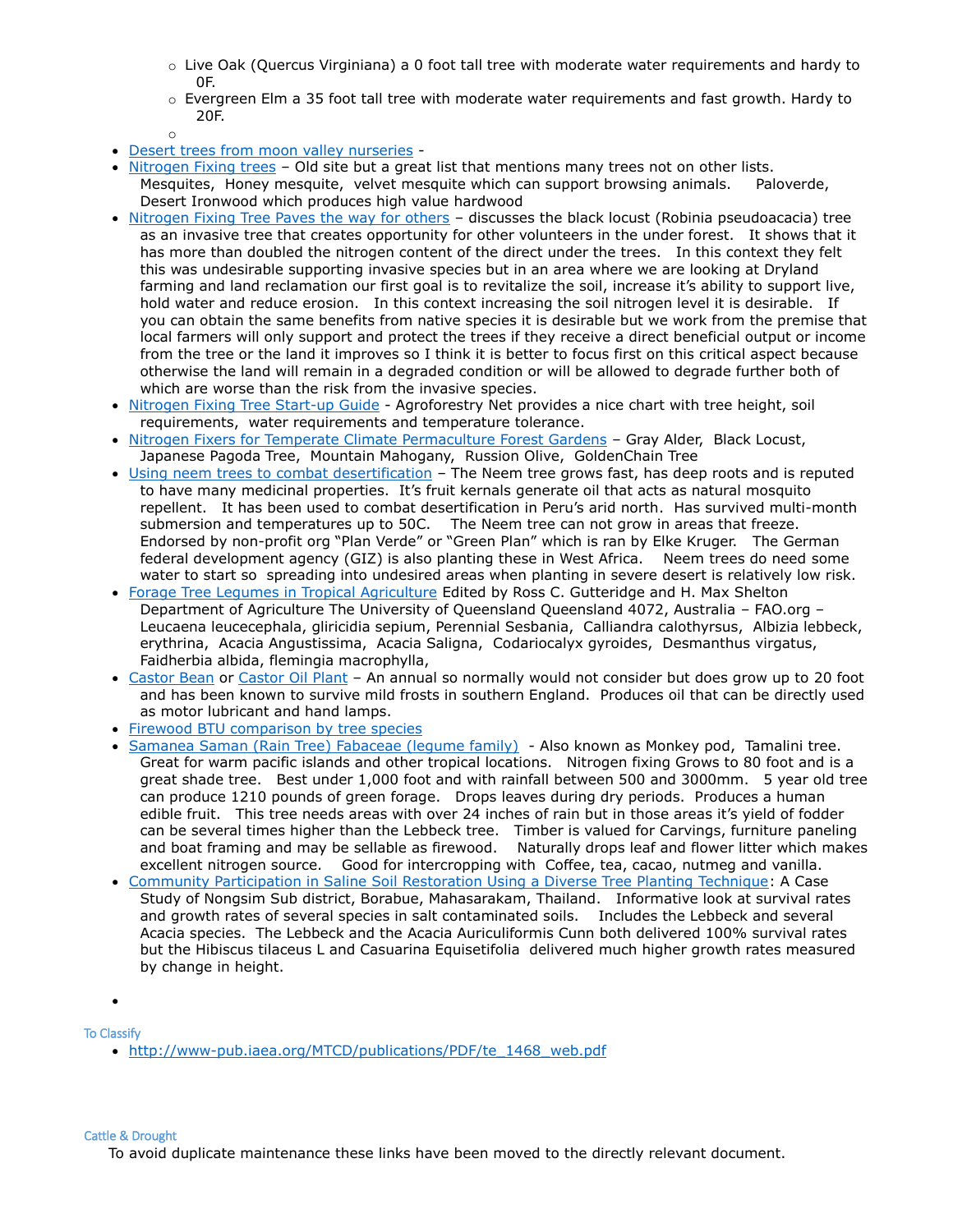• [Cattle Reference Links](http://a2wh.com/cattle-herding-drought-resiliance.html#cattle_reference_links) from [A2WH Cattle herding Drought Resilience](http://a2wh.com/cattle-herding-drought-resiliance.html) document

# Background Formula

[Weights, Measures and Conversion Factors for Agricultural Commodities and their products USDA](http://www.ers.usda.gov/media/935958/ah697_002.pdf)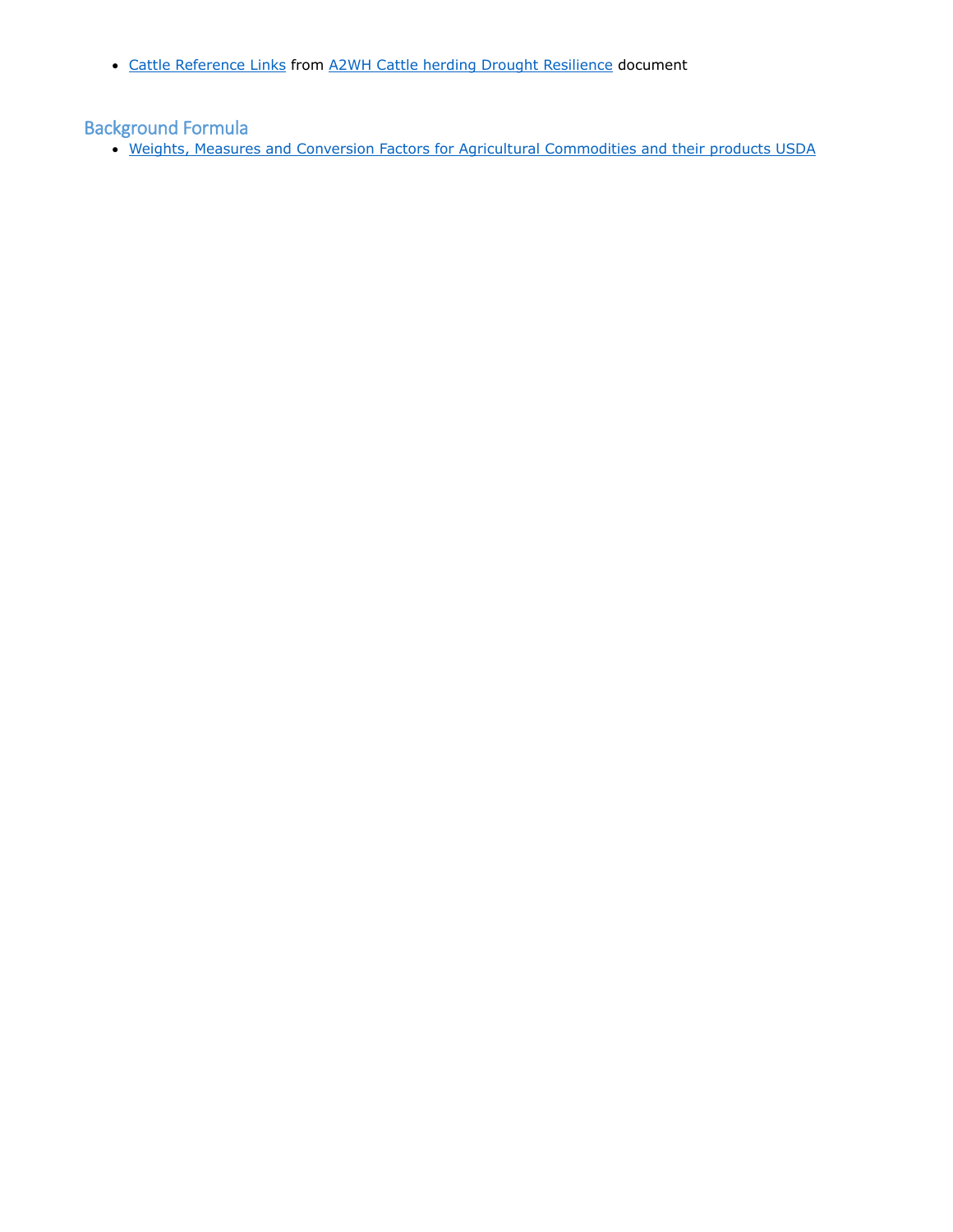# To Categorize

- [http://www.nrcs.usda.gov/Internet/FSE\\_DOCUMENTS/stelprdb1165868.pdf](http://www.nrcs.usda.gov/Internet/FSE_DOCUMENTS/stelprdb1165868.pdf)
- <http://www.nrcs.usda.gov/wps/portal/nrcs/detail/national/programs/financial/cig/?cid=stelprdb1086053>
- <http://www.nrcs.usda.gov/wps/portal/nrcs/main/national/programs/financial/csp/>
- <http://www.nrcs.usda.gov/wps/portal/nrcs/main/national/programs/financial/cig/>
- [http://southwestfarmpress.com/livestock/much-state-s-warm-season-grass-pastures-still-drought](http://southwestfarmpress.com/livestock/much-state-s-warm-season-grass-pastures-still-drought-damaged)[damaged](http://southwestfarmpress.com/livestock/much-state-s-warm-season-grass-pastures-still-drought-damaged)
- <http://southwestfarmpress.com/grains/drought-leaves-2013-growing-season-vulnerable?intlink=rceoc>
- <http://southwestfarmpress.com/irrigation/drought-status-improves-reservoir-levels-drop?intlink=rceoc>
- <http://southwestfarmpress.com/management/south-texas-drought-relentless>
- <http://southwestfarmpress.com/management/drought-life-changing-experience-rural-texans>
- [http://southwestfarmpress.com/government/emergency-loans-available-172-additional-drought-hit](http://southwestfarmpress.com/government/emergency-loans-available-172-additional-drought-hit-counties)[counties](http://southwestfarmpress.com/government/emergency-loans-available-172-additional-drought-hit-counties)
- <http://southwestfarmpress.com/aaw-asks-senate-support-emergency-agriculture-relief-act>
- [http://southwestfarmpress.com/government/oklahoma-senate-sub-committee-acts-emergency](http://southwestfarmpress.com/government/oklahoma-senate-sub-committee-acts-emergency-drought-package)[drought-package](http://southwestfarmpress.com/government/oklahoma-senate-sub-committee-acts-emergency-drought-package)
- [http://southwestfarmpress.com/cotton/valley-farmers-planting-drought-and-wind-cause-early](http://southwestfarmpress.com/cotton/valley-farmers-planting-drought-and-wind-cause-early-damage?intlink=rceoc)[damage?intlink=rceoc](http://southwestfarmpress.com/cotton/valley-farmers-planting-drought-and-wind-cause-early-damage?intlink=rceoc)
- [http://southwestfarmpress.com/management/soil-drought-expected-end-hydrologic-drought-be-long](http://southwestfarmpress.com/management/soil-drought-expected-end-hydrologic-drought-be-long-term-issue?intlink=rceoc)[term-issue?intlink=rceoc](http://southwestfarmpress.com/management/soil-drought-expected-end-hydrologic-drought-be-long-term-issue?intlink=rceoc)
- <http://southwestfarmpress.com/water-resources>
- [http://archive.radiozamaneh.com/english/content/desertification-esfahan-province-brings-pollution](http://archive.radiozamaneh.com/english/content/desertification-esfahan-province-brings-pollution-problems?utm_source=twitterfeed&utm_medium=twitter)[problems?utm\\_source=twitterfeed&utm\\_medium=twitter](http://archive.radiozamaneh.com/english/content/desertification-esfahan-province-brings-pollution-problems?utm_source=twitterfeed&utm_medium=twitter)
- <https://www.facebook.com/UNArmenia/posts/567844476607958>
- [http://humanitariannews.org/20130824/devastating-consequences-desertification-iran-google-payvand](http://humanitariannews.org/20130824/devastating-consequences-desertification-iran-google-payvand-iran-news?utm_source=dlvr.it&utm_medium=twitter)[iran-news?utm\\_source=dlvr.it&utm\\_medium=twitter](http://humanitariannews.org/20130824/devastating-consequences-desertification-iran-google-payvand-iran-news?utm_source=dlvr.it&utm_medium=twitter)
- <http://permaculturenews.org/2007/03/01/greening-the-desert-now-on-youtube/>
- [http://www.pertanika2.upm.edu.my/Pertanika%20PAPERS/JTAS%20Vol.%2036%20%281%29%20Feb.](http://www.pertanika2.upm.edu.my/Pertanika%20PAPERS/JTAS%20Vol.%2036%20%281%29%20Feb.%202013%20%28View%20Full%20Journal%29.pdf) [%202013%20%28View%20Full%20Journal%29.pdf](http://www.pertanika2.upm.edu.my/Pertanika%20PAPERS/JTAS%20Vol.%2036%20%281%29%20Feb.%202013%20%28View%20Full%20Journal%29.pdf)
- <http://forages.tamu.edu/>
- [http://www.purdue.edu/newsroom/releases/2012/Q3/reduced-cattle-herd-could-mean-bigger-profits](http://www.purdue.edu/newsroom/releases/2012/Q3/reduced-cattle-herd-could-mean-bigger-profits-starting-late-2013.html)[starting-late-2013.html](http://www.purdue.edu/newsroom/releases/2012/Q3/reduced-cattle-herd-could-mean-bigger-profits-starting-late-2013.html)
- [http://desertification.wordpress.com/2010/09/10/desertification-has-a-crippling-effect-on-the-lives-of](http://desertification.wordpress.com/2010/09/10/desertification-has-a-crippling-effect-on-the-lives-of-nomadic-people-blogcatalog/)[nomadic-people-blogcatalog/](http://desertification.wordpress.com/2010/09/10/desertification-has-a-crippling-effect-on-the-lives-of-nomadic-people-blogcatalog/)
- <http://paper.li/UNCCD/1363793892>
- <http://www.theworldofchinese.com/2013/08/cracks-in-the-green-wall/>
- [http://www.finanznachrichten.de/nachrichten-2013-08/27753349-a-smarter-way-to-plant-trees](http://www.finanznachrichten.de/nachrichten-2013-08/27753349-a-smarter-way-to-plant-trees-smartphone-driven-campaign-to-prevent-desertification-256.htm)[smartphone-driven-campaign-to-prevent-desertification-256.htm](http://www.finanznachrichten.de/nachrichten-2013-08/27753349-a-smarter-way-to-plant-trees-smartphone-driven-campaign-to-prevent-desertification-256.htm)
- <http://dailytrust.info/index.php/news/3363-desert-threatens-40m-but-floods-more-urgent>
- <http://www.unccd.int/Lists/OfficialDocuments/cop11/2eng.pdf>
- [http://blog.conservation.org/2013/07/fighting-off-the-desert-in-south-africas-succulent-](http://blog.conservation.org/2013/07/fighting-off-the-desert-in-south-africas-succulent-karoo/?utm_source=twitter&utm_medium=social&utm_campaign=blog)
- [karoo/?utm\\_source=twitter&utm\\_medium=social&utm\\_campaign=blog](http://blog.conservation.org/2013/07/fighting-off-the-desert-in-south-africas-succulent-karoo/?utm_source=twitter&utm_medium=social&utm_campaign=blog)
- [http://www.fao.org/news/story/en/item/180394/icode/?utm\\_source=twitter&utm\\_medium=social+med](http://www.fao.org/news/story/en/item/180394/icode/?utm_source=twitter&utm_medium=social+media&utm_campaign=FAOnews&utm_content=ac) [ia&utm\\_campaign=FAOnews&utm\\_content=ac](http://www.fao.org/news/story/en/item/180394/icode/?utm_source=twitter&utm_medium=social+media&utm_campaign=FAOnews&utm_content=ac)
- [http://www.greenpeace.org/international/en/news/Blogs/makingwaves/chinese-media-censorship](http://www.greenpeace.org/international/en/news/Blogs/makingwaves/chinese-media-censorship-shenhua/blog/46033/)[shenhua/blog/46033/](http://www.greenpeace.org/international/en/news/Blogs/makingwaves/chinese-media-censorship-shenhua/blog/46033/)
- $\bullet$